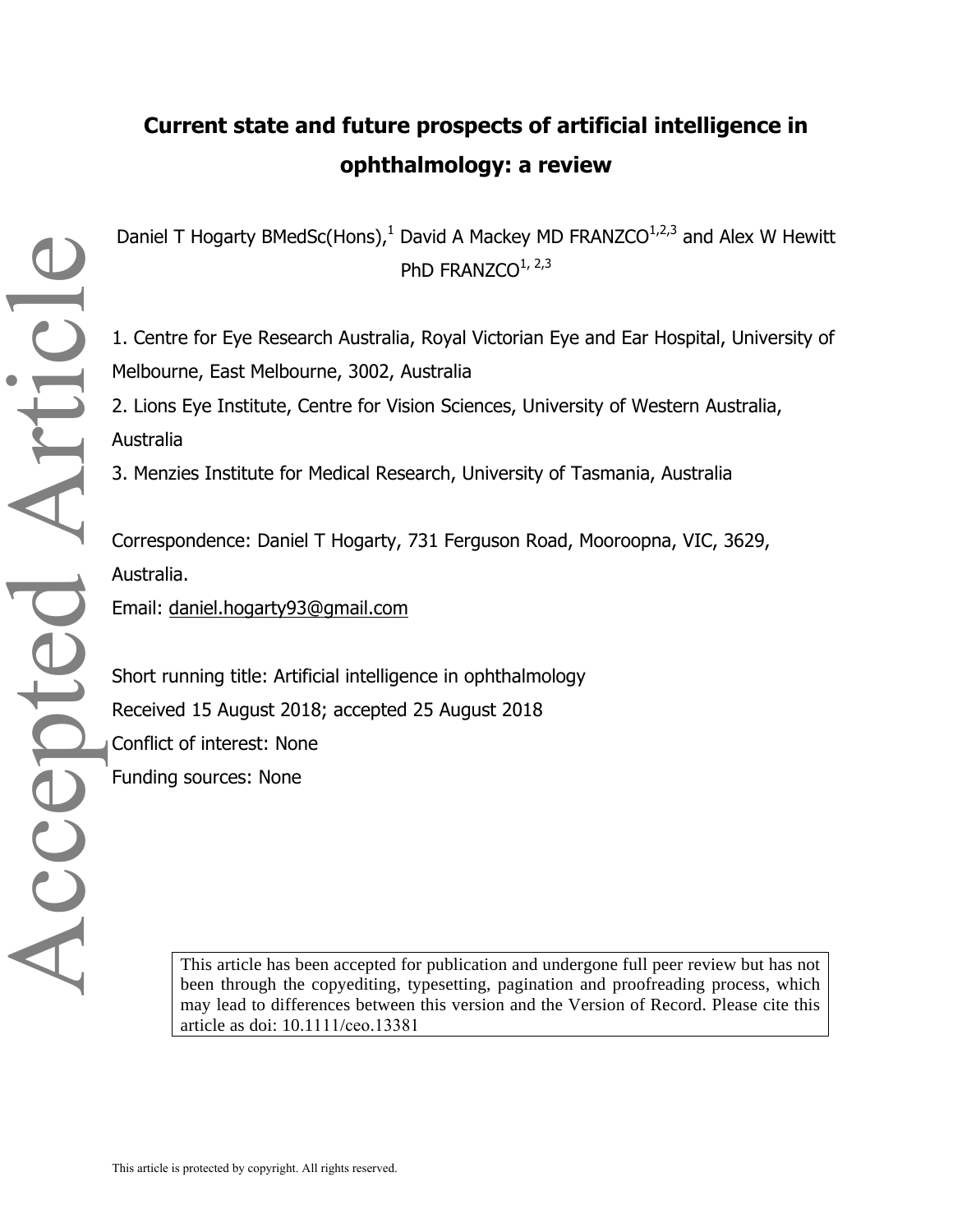### **ABSTRACT**

Artificial intelligence (AI) has emerged as a major frontier in computer science research. Although AI has broad application across many medical fields, it will have particular utility in ophthalmology and will dramatically change the diagnostic and treatment pathways for many eye conditions such as corneal ectasias, glaucoma, age-related macular degeneration and diabetic retinopathy. However, given that AI has primarily been driven as a computer science, its concepts and terminology are unfamiliar to many medical professionals. Important key terms such as machine learning and deep learning are often misunderstood and incorrectly used interchangeably. This article presents an overview of AI and new developments relevant to ophthalmology.

**Keywords**: artificial intelligence, deep learning, machine learning, ophthalmology, diabetic retinopathy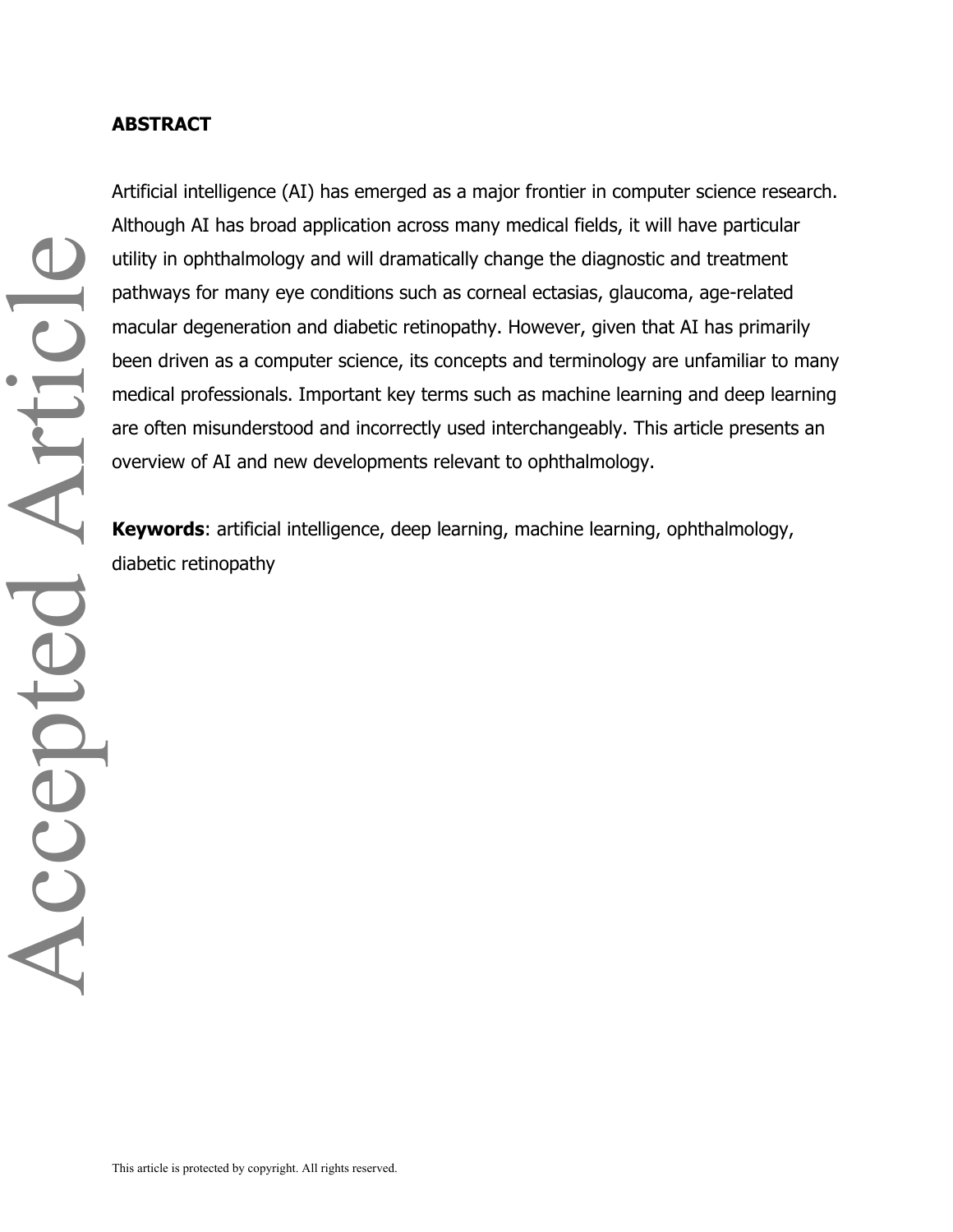#### **INTRODUCTION**

Artificial intelligence (AI) is a branch of computer science that involves creating machines with the aim to replicate human intelligence  $^1$  $^1$ . These machines can complete useful tasks, which include recognising speech, identifying images and problem solving  $2-4$  $2-4$ . A current limitation of AI is that separate individual programs need to be created for each individual task, referred to as weak or narrow AI.

Definitions in this field of computer science can often be blurred and used interchangeably. For the purposes of this review, AI will refer to the overarching concept of intelligent machines that can take on human attributes, including problem solving. Machine learning and deep learning are AI processes that will be defined below.

In the past, a computer had to be pre-programed with a set of instructions or algorithms for it to complete a task. This often created the illusion of an intelligent machine. However, the machine was not truly intelligent as it was simply following instructions. Adaptations in these machines were limited to those that were anticipated and accounted for in the pre-programming. Additionally, as the machine was programmed by humans, it was limited in its capacity by the technological understanding of those who programmed it. Machines can reach their capabilities and learn much more effectively to complete a task when they go through the process called machine learning.

Machine learning, first coined by Arthur Samuel in 19[5](https://paperpile.com/c/PHVQtU/Q2ml)9  $<sup>5</sup>$ , is an AI process in which a</sup> machine writes its own programming and learns to complete a task on its own. The first step in this process is assigning a task to complete, e.g. a binary task of separating fundus photographs into diabetic retinopathy (DR) and non-DR. To complete this task, the machine will require a large number of fundus photographs to learn from (training dataset) as well as a separate database for validation (validation dataset). In this case, experts will need to complete the time-consuming task of accurately labelling each image with the correct grouping of DR or non-DR. Once this is complete, a basic learning structure for algorithms is chosen, such as a support vector machine or neural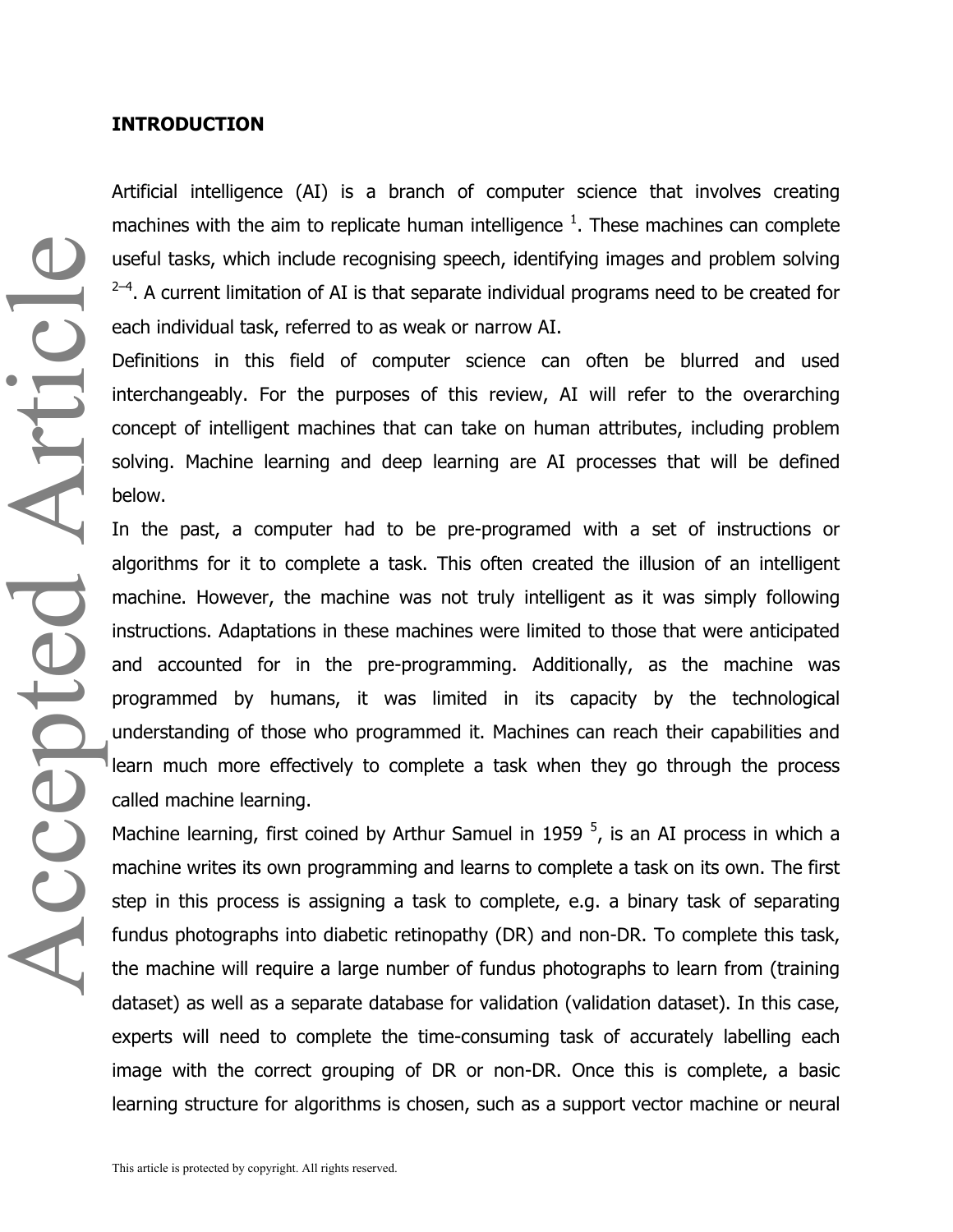network (common structure chosen and discussed in more detail later), which is often dictated by testing on smaller amounts of data or from information from previous studies. The machine is then fed with the training data and it develops its own answers. The machine then checks its answers against the correct ones. If its answers have a high error rate, the machine re-evaluates its algorithms and adjusts its internal adjustable parameters (weights), often learning one feature from the image at a time. In a typical system, there may be hundreds of millions of these adjustable weights  $6$ . The machine is then fed the same training data again and produces a new set of answers. This process occurs indefinitely until the results plateau or the desired output is reached. The final sensitivity, specificity and accuracy scores can be cross-checked with the validation dataset for assessments on external validity.

The previous scenario involved a supervised machine-learning model, a scenario in which the machine learns from data that already has the correct answers. Supervised learning is often useful for classification purposes (can be categorical values such as "disease" or "no disease", or continuous variables such as height or weight)<sup>[7](https://paperpile.com/c/PHVQtU/pwtv)</sup>. Unsupervised machine learning often involves looking at data that have no answers and where the underlying goal is to model the structure or distribution of the data to learn more about it. This is useful for looking for associations  $^7$  $^7$ .

Machine learning can be further subdivided. Deep learning is a subset of machine learning that uses an artificial neural network (ANN) structure. ANNs were inspired by the biological neural network. An ANN involves feeding stimulus inputs into multiple layers of neurons that have been created through a machine-learning process (see Figure 1). Each individual layer in an ANN learns different features with different weightings for different stimuli. This allows the machine to adapt to complete complex tasks. It is the multiple layers which gives the ANN the name deep learning <sup>[1](https://paperpile.com/c/PHVQtU/yB5g)</sup>. The other main similarity some ANNs have to biological neurons comes from the usage of the heaviside function, which produces an all or nothing response similar to nerve firing. For example, when the input to each layer combined with the weighting is negative, the heaviside function converts that to a 0 and the neuron does not pass information on.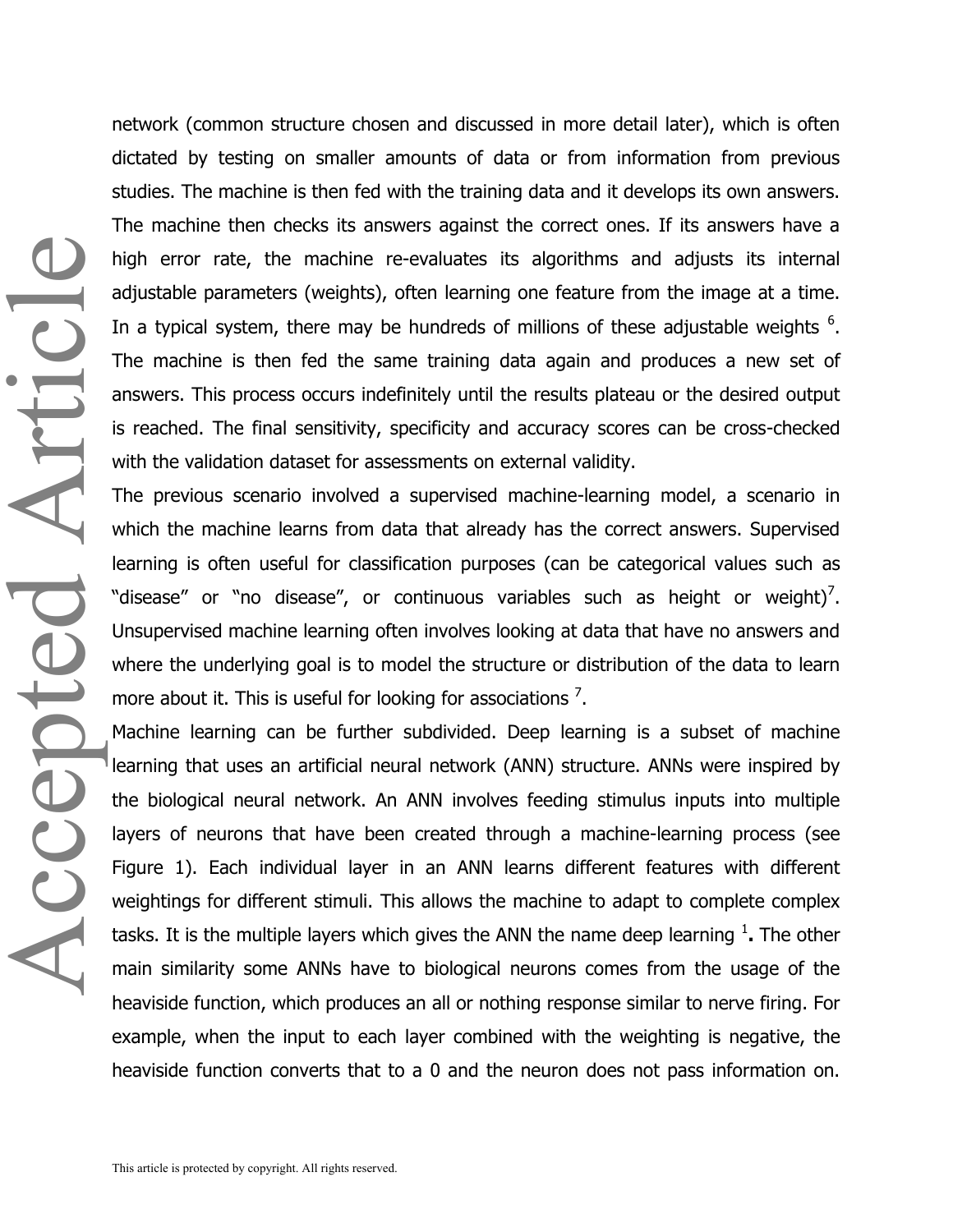However, if the result is positive, the heaviside function converts that to a 1 and the neuron passes that information on.



**Figure 1:** Graphical representation of the structure of an artificial neural network (ANN)

Note: Input in this case is a fundus photograph with each feature for interpretation being a stimulus in the input layer. Stimuli is passed through the hidden layers which have learned features and weightings. This results in the output being recognised as DR. DR - Diabetic Retinopathy

Opportunities to apply AI in medicine abound, to the extent that some doctors fear replacement by computers. To date, advances have been made predominantly in weak AI, so AI will be unlikely to replace most medical specialists for the foreseeable future. However, the capacity of deep learning to learn features from large volumes of data,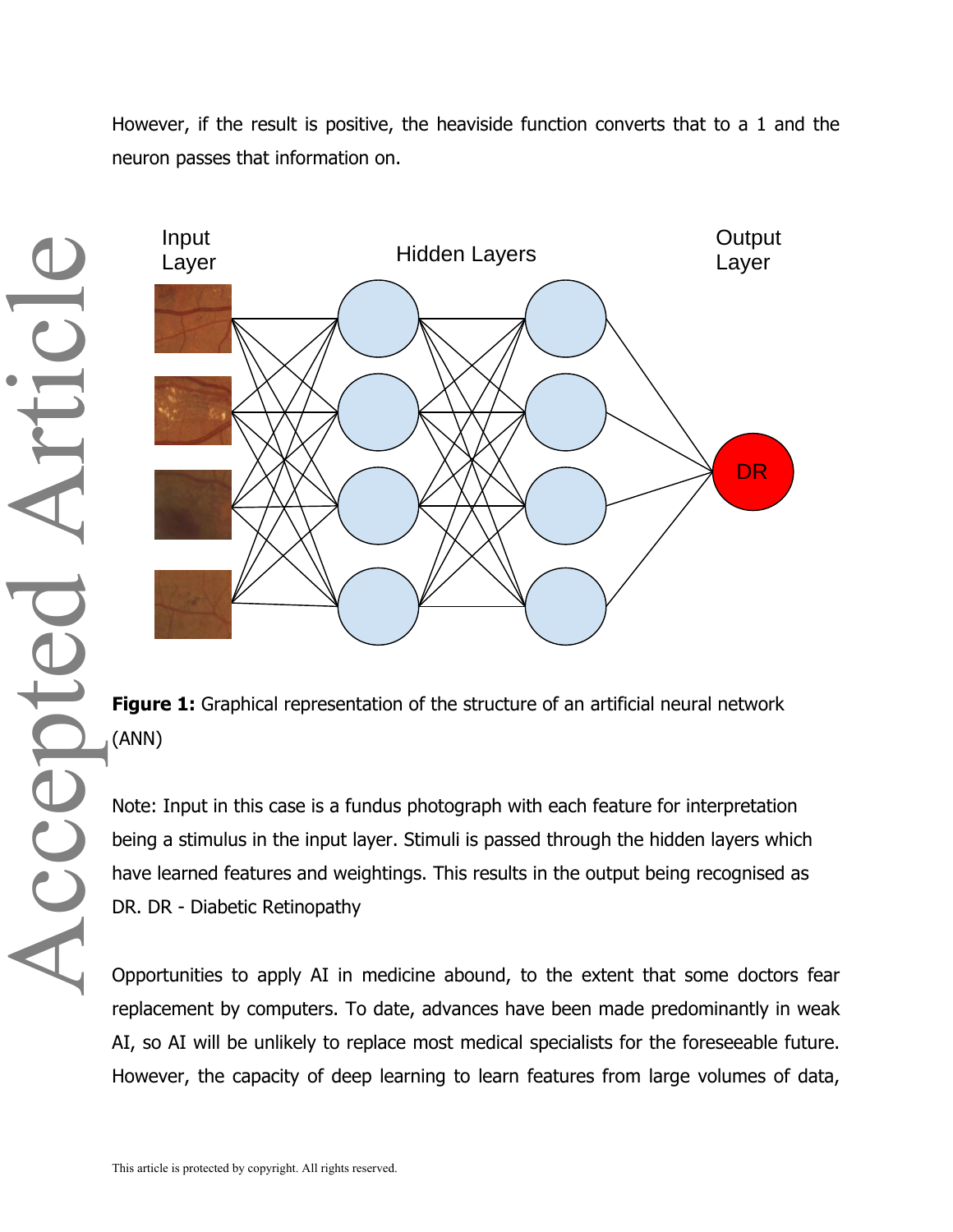and to self-correct to improve its accuracy, will make it a useful tool for assisting physicians with their clinical practice <sup>[8](https://paperpile.com/c/PHVQtU/MxJp)</sup>. In addition, combining the strengths of human clinicians with the strengths of deep learning systems should reduce errors in diagnostics and therapeutics that are inherent in our current system  $9,10$ . Finally, the predictive capabilities of AI will have additional applications in medicine, particularly in the fields of health risk alerts and health outcome predictions  $^{11}$  $^{11}$  $^{11}$ .

Going forward, AI will be integrated into more and more of our medical technology. Currently AI tools are being utilised in fields such as cancer, neurology and cardiology  $8,12,13$ . Continuing on from this, we expect that significant headway will be made under medical imaging, given deep learning's particular proclivity for image processing. Currently, images particularly suited for deep learning are single images such as photographs of skin lesions or x-rays. As our technology and algorithms improve, we will be able to integrate AI assessments into complex multi-image datasets such as magnetic resonance imaging and computed tomography scans. This review directly explores the current state of AI in ophthalmology.

## **METHOD OF LITERATURE SEARCH**

A literature search was conducted in May 2018. Two databases were used during the literature search: MEDLINE and Scopus. Each individual condition was searched separately with the keywords artificial intelligence. Search terms used were:

- "Artificial intelligence" AND "ophthalmology"
- "Artificial intelligence" AND "keratoconus"
- "Artificial intelligence" AND "glaucoma"
- "Artificial intelligence" AND "diabetic retinopathy"
- "Artificial intelligence" AND "macular degeneration"
- "Artificial intelligence" AND "cataract"
- "Artificial intelligence" AND "retinopathy of prematurity"

As literature on each subject was expected to be limited, no additional limitations were placed on the keyword searches. Full articles or abstracts that were written in English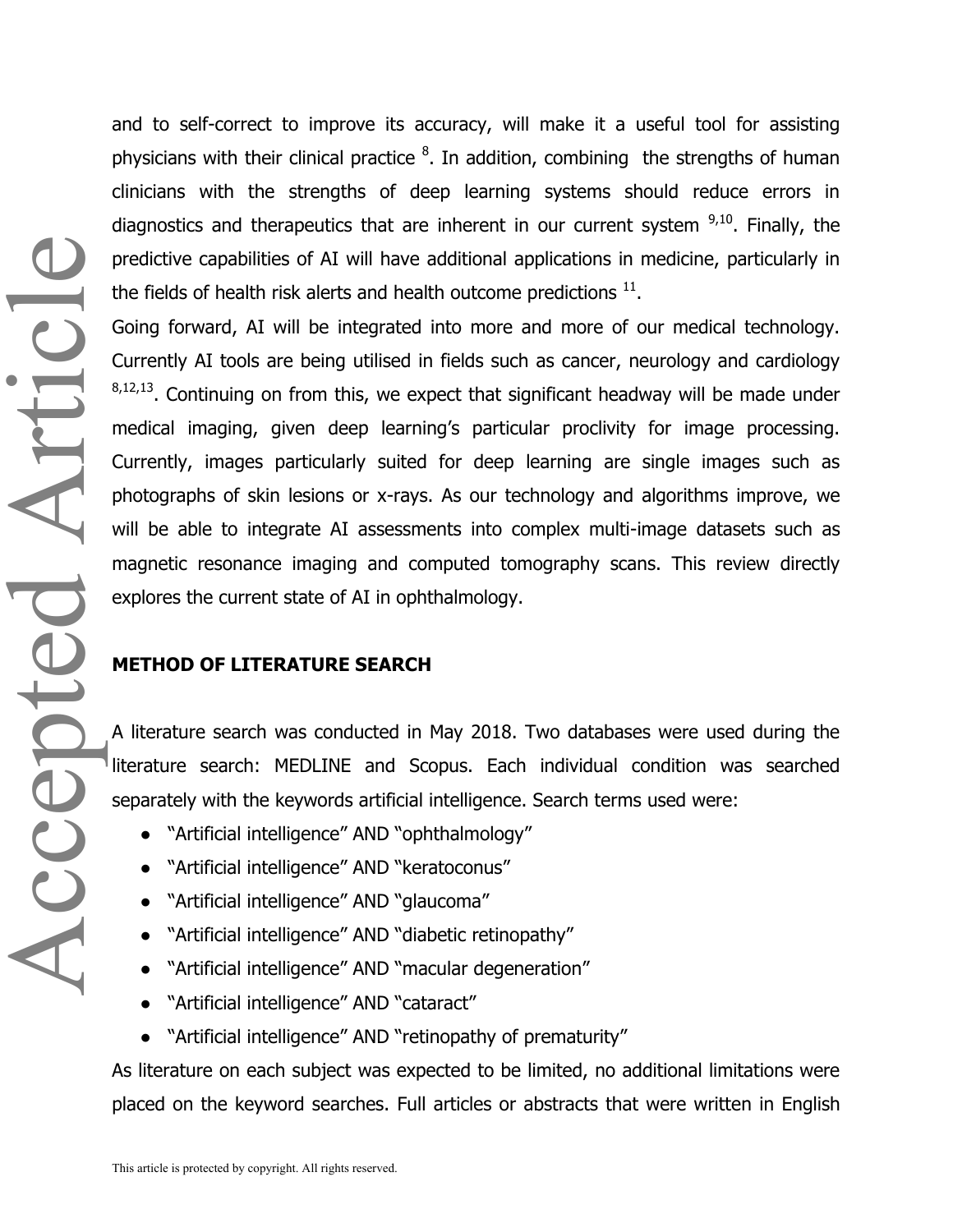were included. Articles published in peer-reviewed journals were selected for inclusion into this review if they were relevant to the aim of this article and advanced our understanding of artificial intelligence in ophthalmology. Publications found in the references that were relevant to our subject were also selected.

#### **COMBATING CORNEAL CONDITIONS**

Keratoconus is a bilateral, irreversible condition characterised by a progressive thinning, protrusion and scarring of the cornea  $14$ . Many individuals initially present with only unilateral features that progress to be bilateral over time, except in very rare cases  $^{15}$  $^{15}$  $^{15}$ . In the advanced stages of the disease, refractive correction becomes very difficult. At this point, corneal transplantation is often recommended to improve vision  $^{16}$  $^{16}$  $^{16}$ . Treatments such as intra-corneal ring implantation and corneal collagen cross-linking are effective alternatives to the transplant, with studies showing long-term stabilisation with follow-up of up to 10 years  $17-19$  $17-19$ . However, as these treatments work by preventing progression, early detection of corneal ectatic disease is paramount.

In addition to improving the outcomes of those with keratoconus, research into early detection of keratoconus provides invaluable information for treating other corneal ectasias. This is of special interest to refractive surgeons who employ laser in situ keratomileusis (LASIK) as iatrogenic corneal ectasia post-LASIK is among the most serious complications  $20,21$ . As the complication is irreversible and compromises the individual"s visual prognosis, researchers have devoted much time and energy in developing effective diagnostic tools to identify those with sub-clinical features of corneal ectasia <sup>[22,23](https://paperpile.com/c/PHVQtU/bIs9+z1TL)</sup>.

However, identifying subclinical corneal ectasia remains immensely challenging. Topography and tomography provide a wealth of complex data to the ophthalmologist for each cornea. Despite this, it is very difficult for an ophthalmologist to differentiate between normal and subclinical keratoconus in most of the parameters analysed  $24$ . A decision is often down to each individual ophthalmologist's subjective interpretation of patterns or empiric cut-off values, which vary from machine to machine. This method is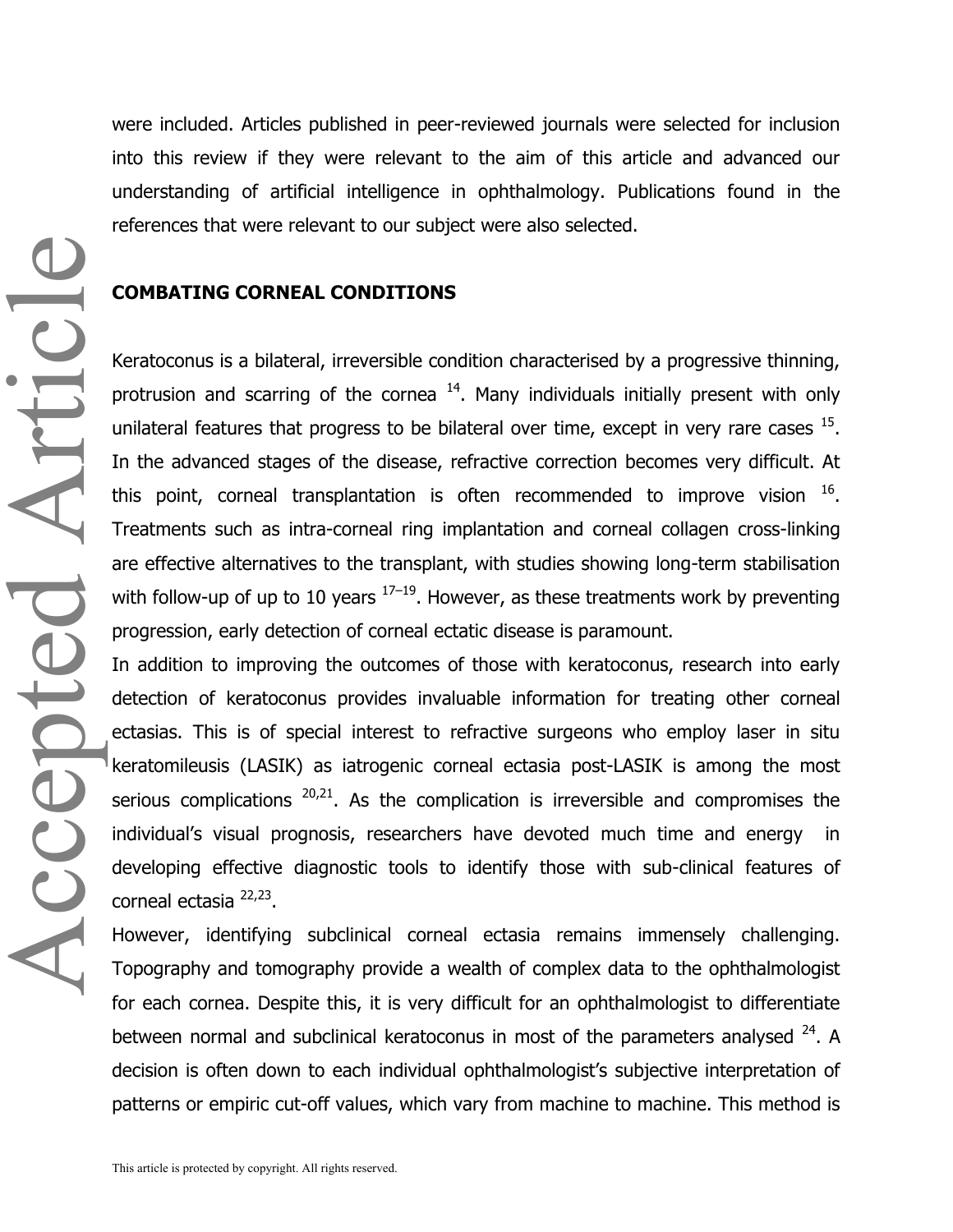time-consuming and unreliable. Recently, there has been research detailing how AI could provide an alternative solution to recognising those patients most at risk  $^{23}$  $^{23}$  $^{23}$ . Initially, research into corneal ectasia was focussed on a system that could detect overt corneal changes such as keratoconus from normal corneas, as well as other changes such as astigmatism and photorefractive keratectomy using data obtained from Orbscan IIz. In earlier studies, results from the Orbscan IIz were considered to be optimal to data from alternative devices as posterior topography data in addition to the standard anterior information were provided  $25$ . Souza et al. used Orbscan IIz data and tested multiple different forms of machine learning classifiers (MLC) (support vector machine, multiple layer perceptron classifiers and radial basis function neural network); all were proficient in detecting the aforementioned corneal abnormalities, with no significant difference found between their performances (Area Under the Curve of the Receiver Operating Characteristic [AUROC]: 0.98-0.99; sensitivity 0.98-1.00; specificity: 0.98- 1.00)  $25$ . Importantly, the AUROC of the MLCs were significantly larger than those obtained when evaluating each attribute individually for detecting corneal diseases. Smadja et al. (2013) and Hidalgo et al. (2016) both found their different MLCs to be highly sensitive and specific in their ability to distinguishing keratoconus from normal eyes (Smadja et al.: 0.993 sensitivity, 0.995 specificity; Hidalgo et al.: 0.991 sensitivity, 0.985 specificity, 0.998 AUROC)<sup>[23,24](https://paperpile.com/c/PHVQtU/z1TL+c2xo)</sup>. Ultimately, these MLCs are similar in differentiating capabilities to the specifically designed non-AI indexes such as the KISA% index  $^{26}$  $^{26}$  $^{26}$ , the Klyce/Maeda Keratoconus Index  $^{27}$  $^{27}$  $^{27}$ , and the Cone Location and Magnitude Index  $^{28}$  $^{28}$  $^{28}$ . Following Smadja et al.'s study in 2013, Scheimpflug tomography data were used in preference over data obtained from the Orbscan IIz. Data for the following comparisons were obtained from Scheimpflug tomography-based devices that obtained 3 dimensional models of the anterior segment using a non-contact method  $^{23,24,29-32}$  $^{23,24,29-32}$  $^{23,24,29-32}$ . Scheimpflug tomography data were considered superior to the Orbscan IIz as anterior and posterior surface topography were derived from true elevation measurements rather than deriving the posterior elevation map mathematically; the derived measurement is thought to overestimate the elevation of the posterior curvature  $^{33}$  $^{33}$  $^{33}$ .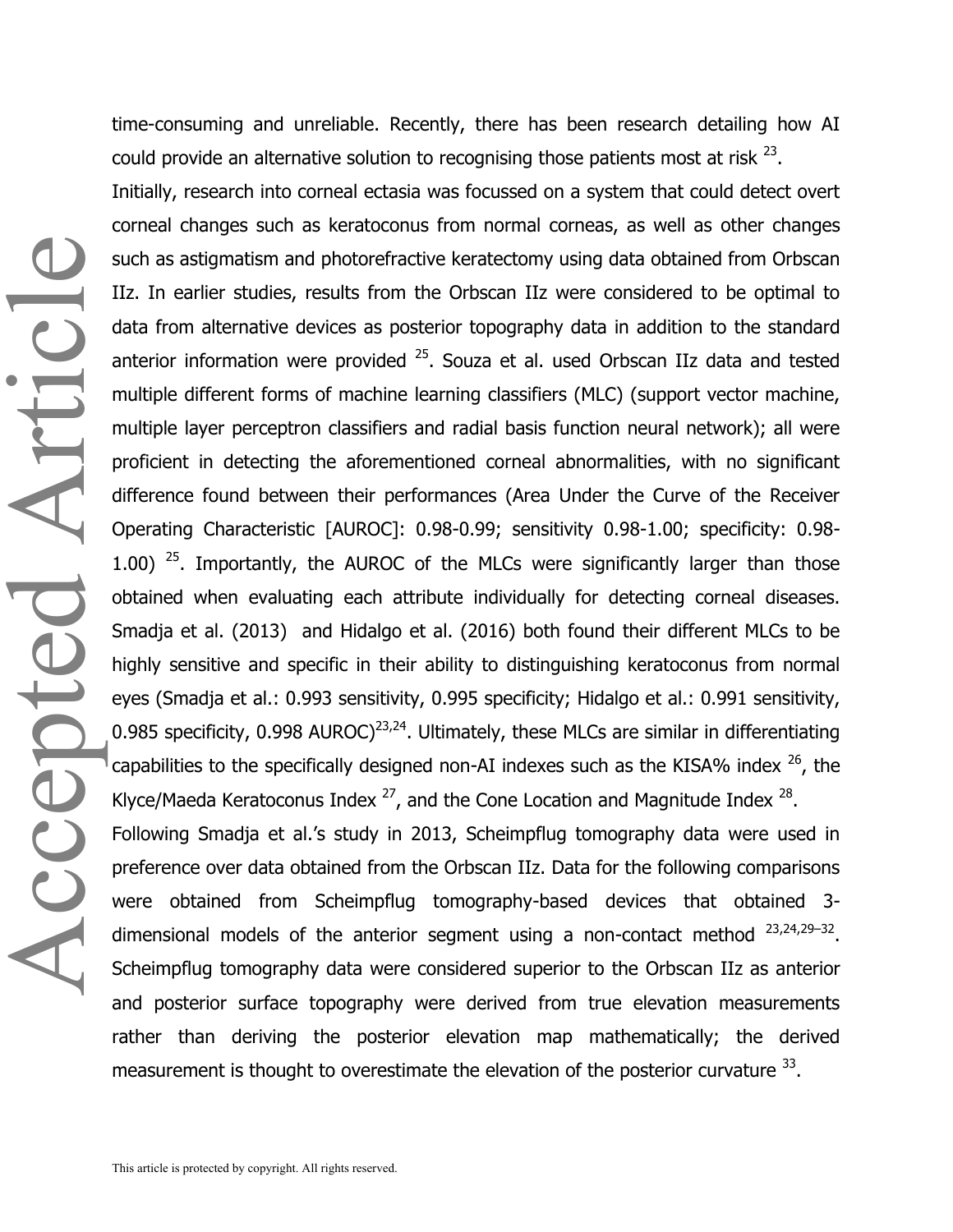Once machine learning had proven its capacity to successfully differentiate overt corneal conditions, research turned to designing AI that could help detect sub-clinical features of corneal ectasia. To do this, researchers compared the topographical and tomographical data obtained from the "normal" eye in those with unilateral features of keratoconus (subclinical keratoconus) to individuals with no corneal disease. Arbelaez et al. and Smadja et al. both demonstrated the capacity of AI to recognise features of subclinical corneal ectasia in eyes  $^{23,32}$  $^{23,32}$  $^{23,32}$ . Arbelaez et al. conducted a large study to try to use a MLC to differentiate subclinical keratoconus from normal eyes. A MLC was trained on 3502 eyes (877 keratoconus eyes; 426 sub-clinical keratoconus eyes; 940 abnormal eyes; 1259 normal eyes). The machine was 0.973 accurate, 0.920 sensitive and 0.977 specific in detecting subclinical keratoconus  $32$ . Smadja et al.'s prototype, which was trained on a total of 372 eyes (197 patients) split across three groups (177 - normal eyes, 47 - subclinical keratoconus eyes, 148 - keratoconus eyes), had 0.936 sensitivity and 0.972 specificity in detecting subclinical keratoconus using the large treediscriminating program and 0.90 sensitivity and 0.86 specificity after pruning  $^{23}$  $^{23}$  $^{23}$ . However, it is difficult to make conclusions about each program's utility when the researchers did not test and validate their program on new data samples. In addition, the subclinical keratoconus groups in both studies contained participants who had keratoconus-like ectasia characteristics that could be considered early rather than subclinical keratoconus, which may possibly make the results appear more accurate than they actually are  $^{23,24,32}$  $^{23,24,32}$  $^{23,24,32}$ .

Following on from this, Hidalgo et al. created the keratoconus assistant, which was designed to be installed alongside Pentacam software to perform live assessment of measured data  $24,31$ . This program was created by training a MLC on 860 eyes (194 normal; 28 astigmatism; 117 after refractive surgery; 67 subclinical keratoconus; 454 keratoconus). At the end of the training stage, their MLC had 0.922 AUROC, 0.791 sensitivity and 0.979 specificity at differentiating subclinical keratoconus and normal eyes  $24$ . The lower sensitivity found in this study is attributed to the stricter classification of sub-clinical keratoconus (participants with any symptomatic features were excluded from the subclinical keratoconus group). Following their initial study, Hidalgo et al. did a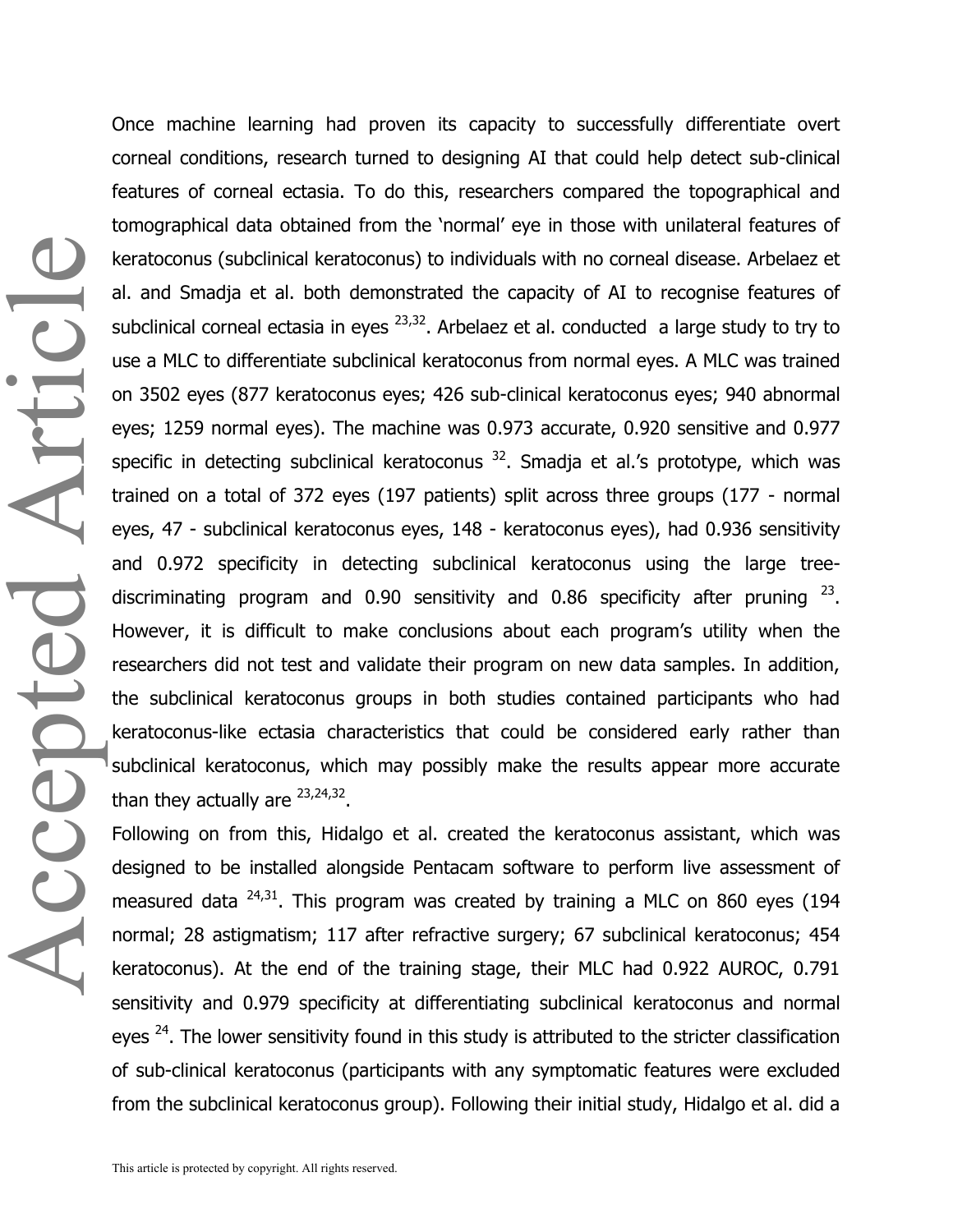subsequent validation study where they compared their keratoconus assistant with seven other indices from the literature as well as independent assessment by trained clinical clinicians at the Rothschild foundation (RF) and Antwerp University Hospital (UZA)  $31$ . The keratoconus assistant was found to agree well with the RF and UZA classifications; however, it provided a large number of false positives classifying 23/44 UZA and 31/61 of Rothschild normal subjects as suspect for subclinical keratoconus. It was suggested by Hidalgo et al. that the sample size of the training set, especially for the suspect group, be increased in the next version of the program to reduce the rate of false-positives <sup>[31](https://paperpile.com/c/PHVQtU/Lszv)</sup>.

Additional studies have been conducted to improve the accuracy of the described AI. To improve the accuracy of detecting sub-clinical corneal ectasia by analysing bilateral data, Kovacs et al. used a multilayer perceptron classifier to analyse 60 eyes of a keratoconus group and compared them to 15 normal fellow eyes of patients with unilateral features of keratoconus  $30$ . In this study, within-patient corneal asymmetry (bilateral index of height decentration) was associated with a significant improvement in the classifier"s performance when compared to unilateral data - specifically when the MLC was trained using the index of height decentration. This suggests that decreased between-eye similarity should be considered a warning sign for the presence of ecstatic disease and this feature could be incorporated into future decision algorithms to detect early keratoconus <sup>[30](https://paperpile.com/c/PHVQtU/jQEB)</sup>.

To further enhancing corneal detection, Ambrosio et al. suggested using a Tomographic and biomechanical index (TBI) that combined Scheimpflug-based corneal tomography (Pentacam HR) and biomechanical analysis (Corvis ST examinations)<sup>[29](https://paperpile.com/c/PHVQtU/eSKQ)</sup>. They retrospectively studied 850 eyes (one random eye from 480 normal patients, one random eye from 204 patients; 72 eyes affected with unilateral keratoconus; 72 eyes sub-clinical fellow eyes from the previous group; 22 eyes excluded) with keratoconus  $^{29}$  $^{29}$  $^{29}$ . With an optimisation cut-off value set to 0.29, they had a 0.904 sensitivity with a 0.04 false positive rate for detecting subclinical corneal ectasia using the TBI (0.96 specificity; AUROC 0.985). Ambrosio et al. also revisited AI approaches testing forward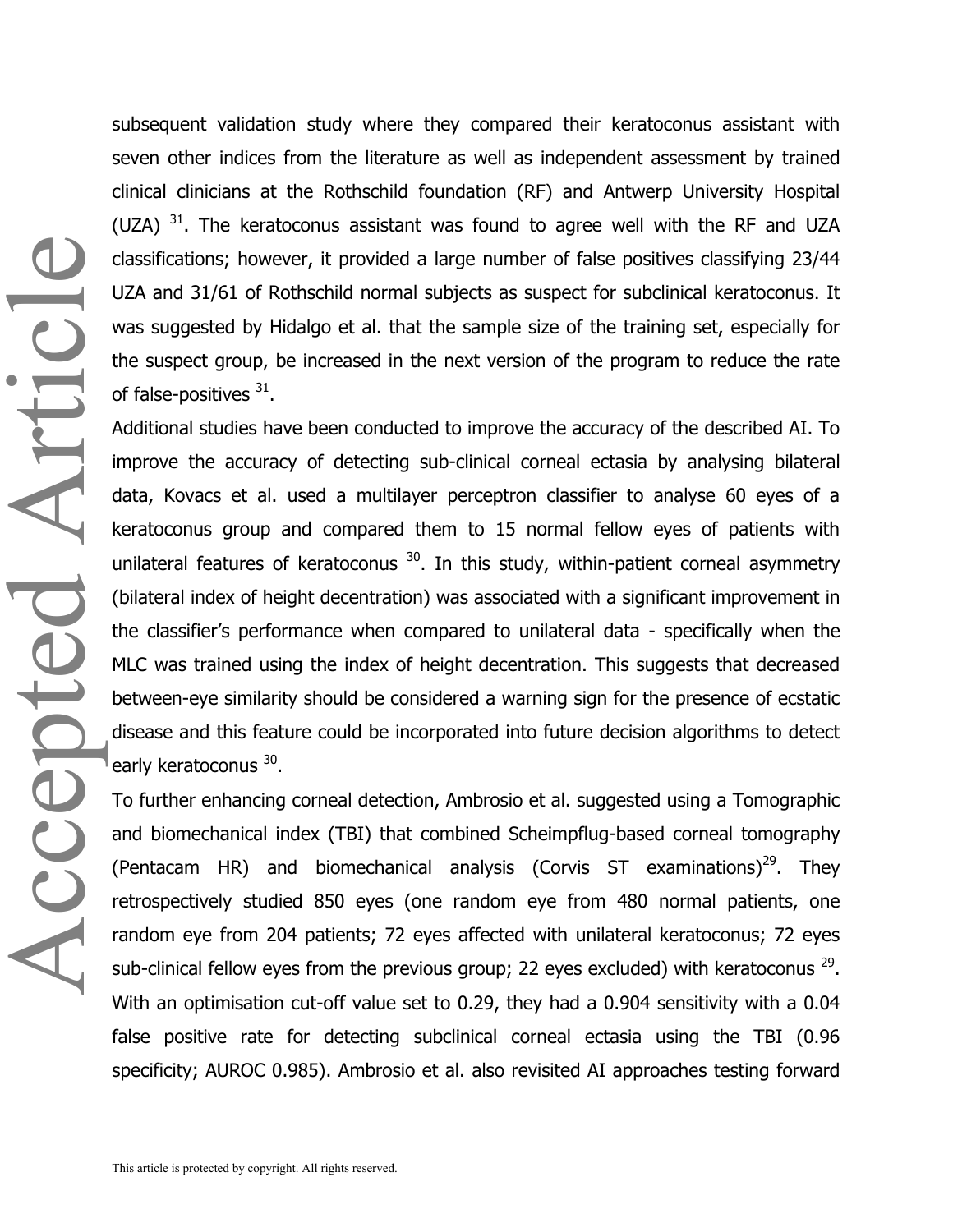stepwise inclusion, support vector machine and random forest, with the latter found to be the most accurate method for developing the TBI.

### **GAUGING GLAUCOMA**

Primary open-angle glaucoma (POAG) is a chronic progressive optic neuropathy that is associated with characteristic visual field degeneration and elevations in intraocular pressure (IOP) [34](https://paperpile.com/c/PHVQtU/HSsy). Without early diagnosis and treatment, POAG can lead to irreversible vision loss <sup>[34](https://paperpile.com/c/PHVQtU/HSsy)</sup>. Therefore, screening and monitoring for POAG is of paramount importance.

Raised IOP is a major risk factor for POAG. Screening in an otherwise asymptomatic population usually involves IOP assessments at vision checks. However, certain patients develop POAG and continue to progress despite low IOP. Therefore, higher risk patients can also be screened using serial stereoscopic optic disc photographs, (SODP) standard automated perimetry (SAP) or OCT imaging. Once diagnosed, POAG is monitored with regular clinical examinations as well as SODP, SAP, IOP, and OCT monitoring  $35$ . Ideally, AI would utilise screening and monitoring datasets to develop cost-effective decision support systems that are as or more sensitive and specific than current techniques.

In 2013, Yousefi et al. was one of the first to publish an AI study looking at POAG progression in 180 patients (73 stable eyes, 107 glaucoma progressed) using a number of different MLCs and independent features <sup>[35](https://paperpile.com/c/PHVQtU/bdnn)</sup>. They found that retinal nerve fibre layer (RNFL) features alone provided enough information for MLCs to differentiate stable versus progressing POAG at an early-moderate stage of disease. They also found that SAP did not improve the accuracy or performance of MLCs in detecting POAG progression when added to RNFL data, and that MLC performance was significantly worse than the results from RNFL alone compared to when SAP was used alone. Random forest tree and lazy K star were the most sensitive MLCs (Random forest tree sensitivity 0.82, specificity 0.74, AUROC 0.87; Lazy K star - sensitivity 0.80, specificity 0.73, AUROC 0.88)<sup>[35](https://paperpile.com/c/PHVQtU/bdnn)</sup>.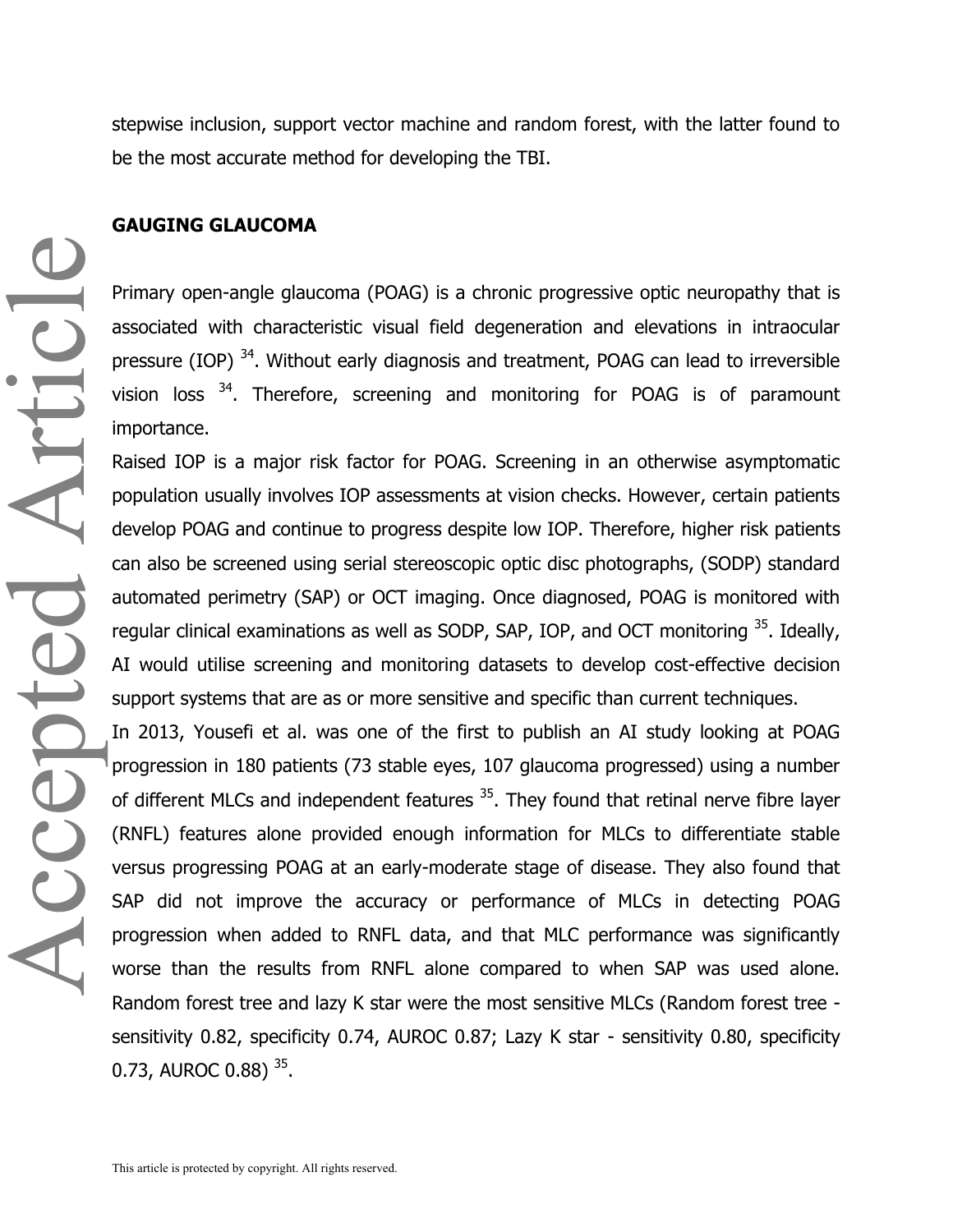Two years later, Oh et al. developed and validated an ANN model to differentiate POAG from POAG suspect without a visual field test. 257 participants were used to construct the ANN model, and the remaining 129 participants were used to assess the ability to predict POAG <sup>[36](https://paperpile.com/c/PHVQtU/m3WF)</sup>. Their ANN model with nine factors in non-categorised form was the most discriminative model (validation: sensitivity 0.783, specificity 0.859, AUROC 0.890). Factors useful in differentiation were sex, age, menopause, duration of hypertension, spherical equivalent refractive error, IOP, vertical cup-to-disc ratio and superotemporal and inferotemporal cup defects. This study demonstrated the potential capabilities of ANNs in POAG diagnosis and presented potential useful data-points to consider in future studies. However, the results of this study were limited in their reallife applications as data points were time consuming to obtain, with some requiring ophthalmology review, making the implementation of such a program potentially inefficient.

Chen et al. then created a convolutional neural network (CNN) using two different datasets (ORIGA set 99 training images, 551 validation; SCES set used all 1676 images for validation as it was trained using the 650 ORIGA images), which aimed to detect POAG based on the fundoscopic images of the optic disc  $37$ . They reported AUROC values of 0.831 and 0.887 on ORIGA and SCES datasets, respectively. They reported these values as much better than current state-of-the-art programs for similar purposes. This paper did not publish other information pertinent to ophthalmology and focused on the computer science aspects of these results.

Since then, there have been numerous other attempts to distinguish POAG from normal, using a variety of different techniques. Three studies looked at identifying POAG on fundus images using CNN <sup>[38](https://paperpile.com/c/PHVQtU/IcT8+lU0J+yLW1)-40</sup>. Kim et al. and Raghavendra et al. both focused on purely recognising glaucoma versus normal fundus images. Kim et al. trained their MLC on 540 POAG and 540 normal fundus images. The focus of this study was to determine whether there was any additional benefit to maintaining the highresolution images and red, green, blue colour scheme when learning from the images. Kim et al. reported accuracy as high as 87.9% when the original centre-cropped image of the optic disc was used rather than cropped down-sized images (with accuracies as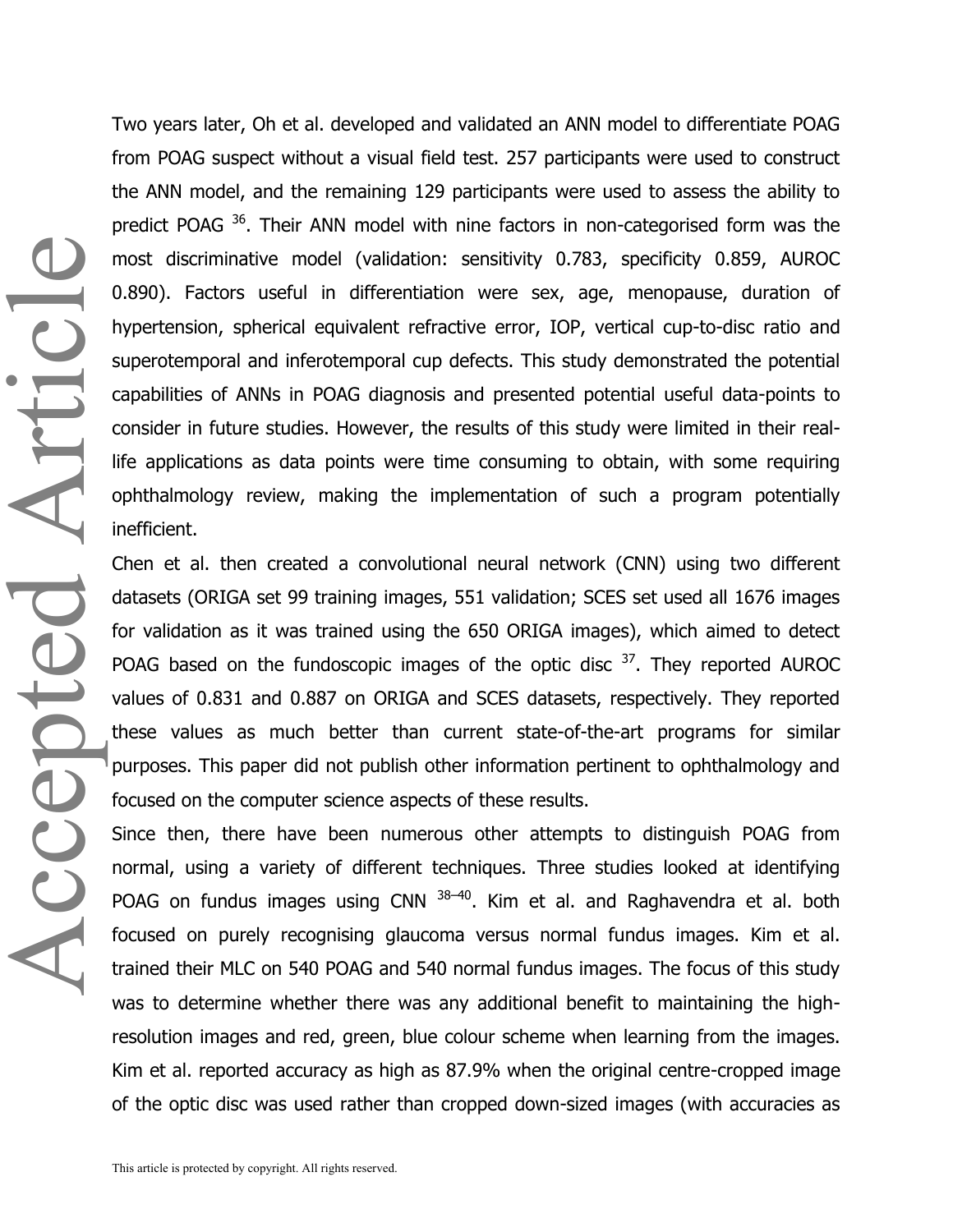low as 65.2%). This is roughly equivalent to the accuracy of human experts (quoted at around 80%), suggesting promise for this method  $40$ . Raghavendra et al. trained their MLC on 589 normal and 837 glaucoma images and obtained a score of 0.98 for sensitivity, specificity and accuracy  $39$ . They recognised that although higher resolution images may allow for recognition of smaller differences, it would significantly increase computational time. The results of this technique need to be validated externally with the demographic details of the dataset. Finally, Ting et al. aimed to identify glaucoma, but this was done within a more complex MLC that aimed to also identify DR and agerelated macular degeneration (AMD). Overall, Ting et al."s MLC was trained on a total of 494 661 fundus photographs; 125 189 of these were referrable POAG <sup>[38](https://paperpile.com/c/PHVQtU/IcT8)</sup>. These fundus photographs were taken from a multi-ethnic population, which may increase the external validity. The AUROC of the MLC was 0.942 for POAG, with a sensitivity of 0.964, and specificity of 0.872. Compared to human clinician accuracy scores, these results show promise for potential clinical decision support software, especially considering the practicality of the ability to recognise multiple different common diseases for referral.

Other avenues for POAG detection are being explored. This includes data from OCT and SAP investigations as well as hybrid machine learning using multiple MLCs with a CNN  $41-44$  $41-44$ . The results of these studies are useful in potentially improving the results of the CNN with fundus photographs in a potential hybrid approach.

## **ASSESSMENT OF AGE-RELATED MACULAR DEGENERATION**

Age-related macular degeneration (AMD) is a leading cause of irreversible visual loss in the aging population  $45$ . Accurate assessment of AMD is vital so clinicians can tailor management plans specific to each patient"s needs. This could be improved by implementing AI as a support in decision making.

Significant progress has been made in screening. Kermany et al. developed a diagnostic tool for screening patients with common treatable blinding retinal diseases, including diabetic macular oedema (DME) and AMD. His group included 108312 images (from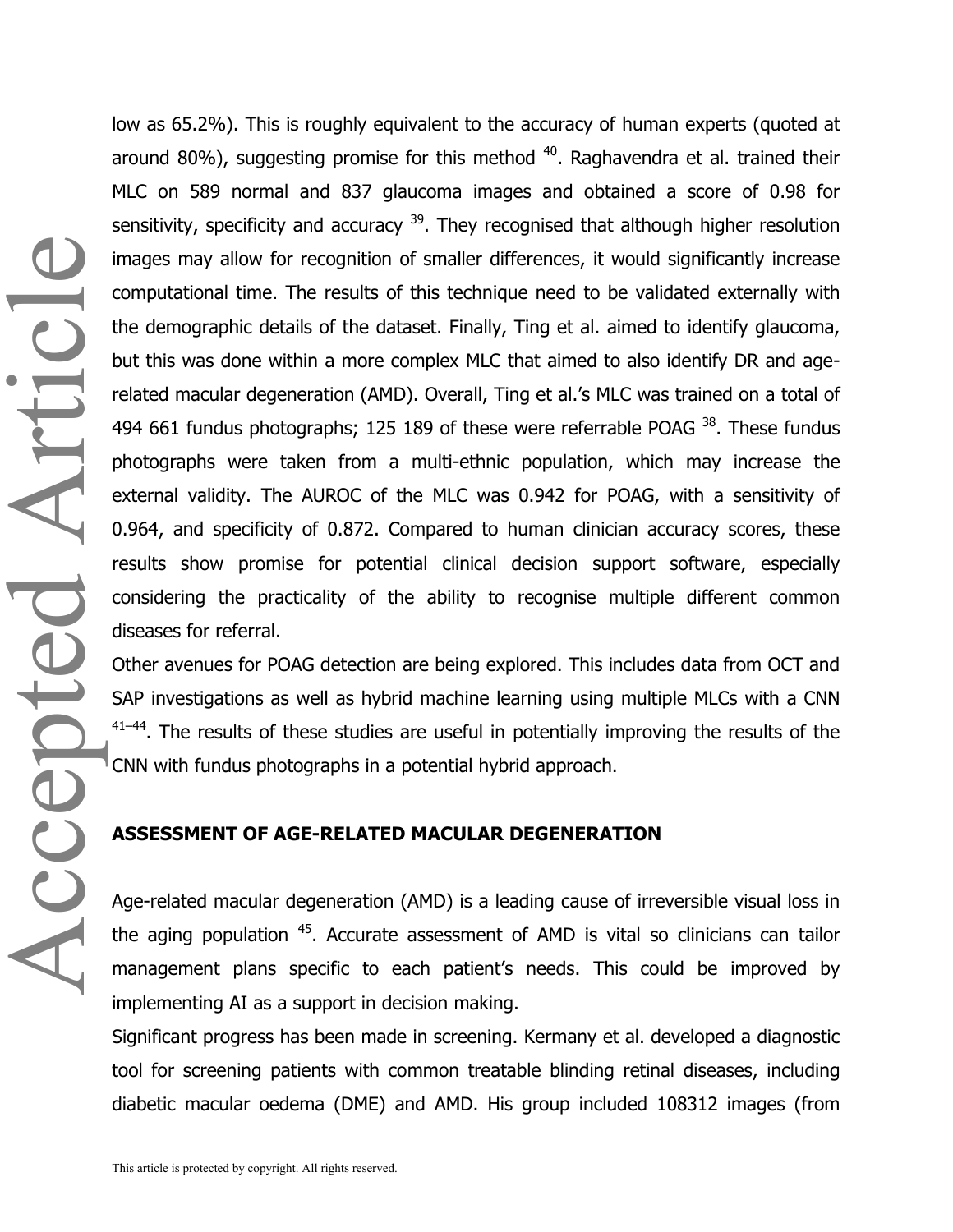4686 patients) to train the MLC and a separate 1000 images (from 633 patients) to validate its capabilities <sup>[46](https://paperpile.com/c/PHVQtU/c5wi)</sup>. The MLC stratified the conditions according to need for the patient to be seen, with conditions like choroidal neovascularisation and DME classified as 'urgent referrals', and drusen as part of dry AMD classified as a 'routine referral'. The MLC achieved a sensitivity of 0.978, a specificity of 0.974 and a AUROC of 0.999 in its task of retinal disease classification. When compared to human experts, the MLC had a statistically similar performance <sup>[46](https://paperpile.com/c/PHVQtU/c5wi)</sup>. Lee et al. also developed an AMD screening system to differentiate between normal and AMD OCT images <sup>[47](https://paperpile.com/c/PHVQtU/2MRP)</sup>. They trained their MLC on 48 312 normal and 52 690 AMD images. Their MLC had a peak sensitivity and specificity of 0.926 and 0.937, respectively, and an AUROC of 0.9746. As discussed earlier in the context of glaucoma, Ting et al. aimed to differentiate DR, POAG and AMD. This study used 72,610 images of referrable AMD to train the MLC and 35948 images of referrable AMD to validate it  $38$ . Their MLC had an AUROC of 0.931, a sensitivity of 0.932 and a specificity of 0.887 for detecting AMD. To avoid over-fitting, some studies have also looked at smaller sample sizes. Treder et al. used OCT imaging (1112 images) to create a MLC that differentiates a healthy macula with one showing exudative AMD, with a sensitivity of 1.00 and a specificity of 0.92 $48$ . All of these studies used a variation of a CNN, which is good at classifying images as the input is assessed at the pixel level  $38,46 38,46-$ <sup>[48](https://paperpile.com/c/PHVQtU/c5wi+IcT8+NzQL+2MRP)</sup>. Ultimately, as the MLCs perform at a level similar to professional graders, it appears that an MLC created using a CNN could be a useful system for screening for AMD.

In addition to screening, some studies have focussed on grading AMD and predicting visual acuity from OCT images. This will help clinicians formulate a visual prognosis and support them in their decision making. Aslam et al. and Schmidt-Erfurth et al. developed MLCs that were able to estimate visual acuity  $49,50$ . Aslam et al. trained their MLC on data from 847 OCT scans (182 separate scans were used for parameter optimisation and an additional 182 were used for validation)<sup>[50](https://paperpile.com/c/PHVQtU/rO2Z)</sup> whereas Schmidt-Erfurth et al. trained their MLC on the data from 2456 OCT scans (from 614 eyes)<sup>[49](https://paperpile.com/c/PHVQtU/4eU5)</sup>. Both studies enrolled patients who were receiving ranibizumab or aflibercept monthly or pro re nata. Schmidt-Erfurth et al. aimed to predict best-corrected visual acuity at one year from baseline. Their model was able to do that, with a root mean square error of 12.9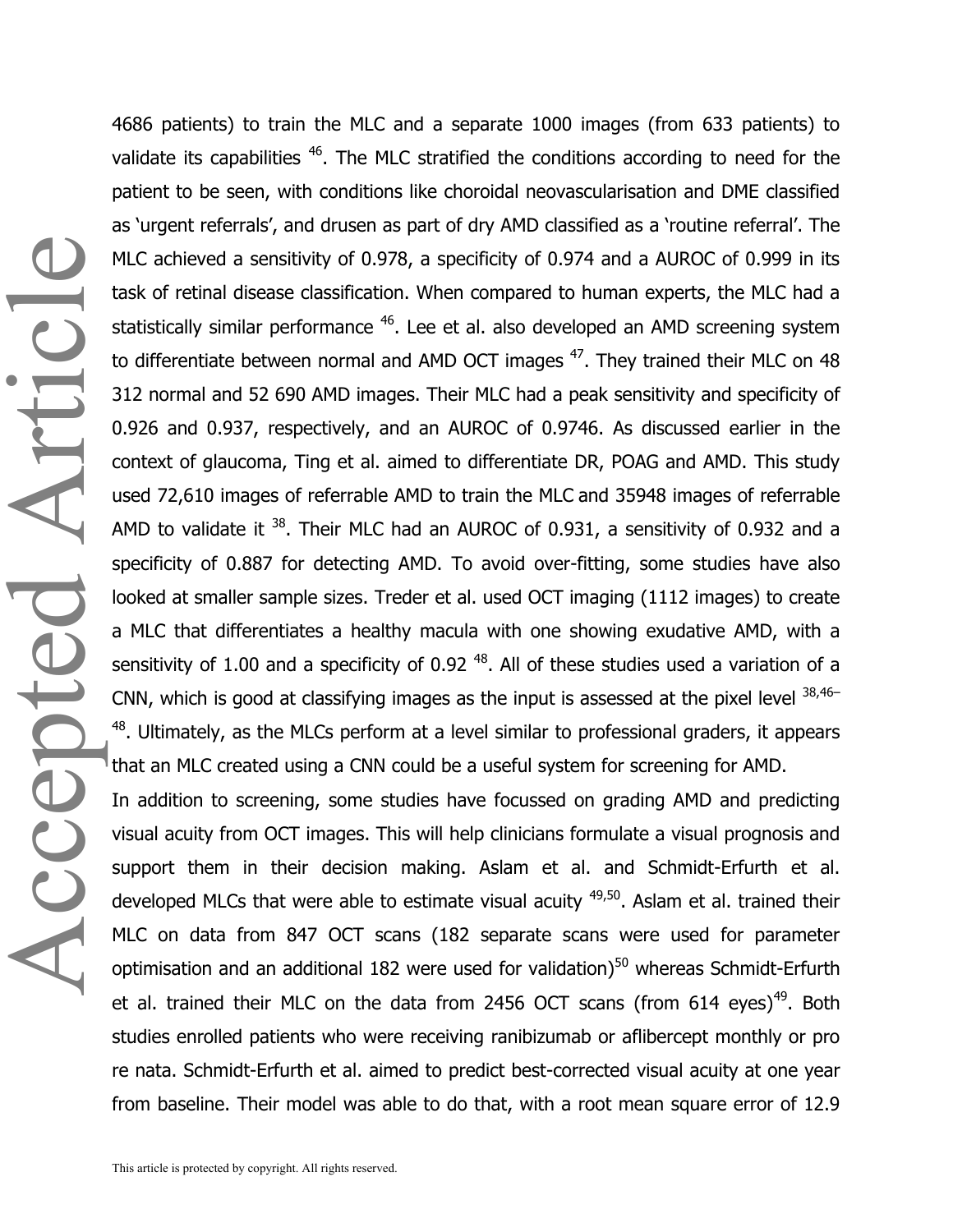letters  $49$ . Aslam et al. managed to achieve a predictive MLC that had a root mean squared error of 8.21 letters (95% confidence interval of prediction within 16.4 letters) <sup>[50](https://paperpile.com/c/PHVQtU/rO2Z)</sup>. These results should be considered within the context of the lower intersession reliability of visual acuity measurement in AMD <sup>[50](https://paperpile.com/c/PHVQtU/rO2Z)</sup>.

Grading and assessment of AMD is being split up into 2-, 3- and 4-class categories. Burlina et al. trained their AMD grading system on 5664 colour funds images and found accuracies of 0.794, 0.815, and 0.934 compared to 0.758, 0.850 and 0.952 for physician grading  $51$ . These results are consistent with another study by Burlina et al., which aimed to solve a 2-class AMD classification problem for the purposes of triage and referral  $52$ . They trained their programs with different MLCs with over 130,000 colour fundus images from 4613 patients. They found the deep CNN to be the most accurate, with an accuracy range of 0.884 to 0.916. These results are similar to those of physicians, but with different mistakes. These grading systems have the potential to function as a decision support system for clinicians to make imaging assessment more efficient.

Finally, AI is being studied as a support to therapy decision-making in AMD, specifically in determining whether anti-vascular endothelial growth factor (anti-VEGF) treatment is required. This has been done by training MLCs using OCT imaging and analysing different features of the scan, particularly retinal fluid  $53-56$  $53-56$ . Prahs et al. looked at AI to support therapy decisions for intravitreal injection. They found that their deep CNN was able to correctly predict the need for anti-VEGF therapy in 95% of the cases - similar to an average human grader in Chakravarthy et al.'s study  $54,55$ . Schlegl et al. also designed a MLC (using 1200 OCT images), with a mean accuracy of 0.94 and an AUROC of 0.92<sup>[56](https://paperpile.com/c/PHVQtU/jxRd)</sup>. Though in its preliminary stages, predictive treatment technology would be a useful addition to clinical practice.

### **DIAGNOSING DIABETIC RETINOPATHY**

Diabetic retinopathy (DR) is a leading cause of visual impairment worldwide  $57$ , and its incidence will increase as the population ages and as the prevalence of obesity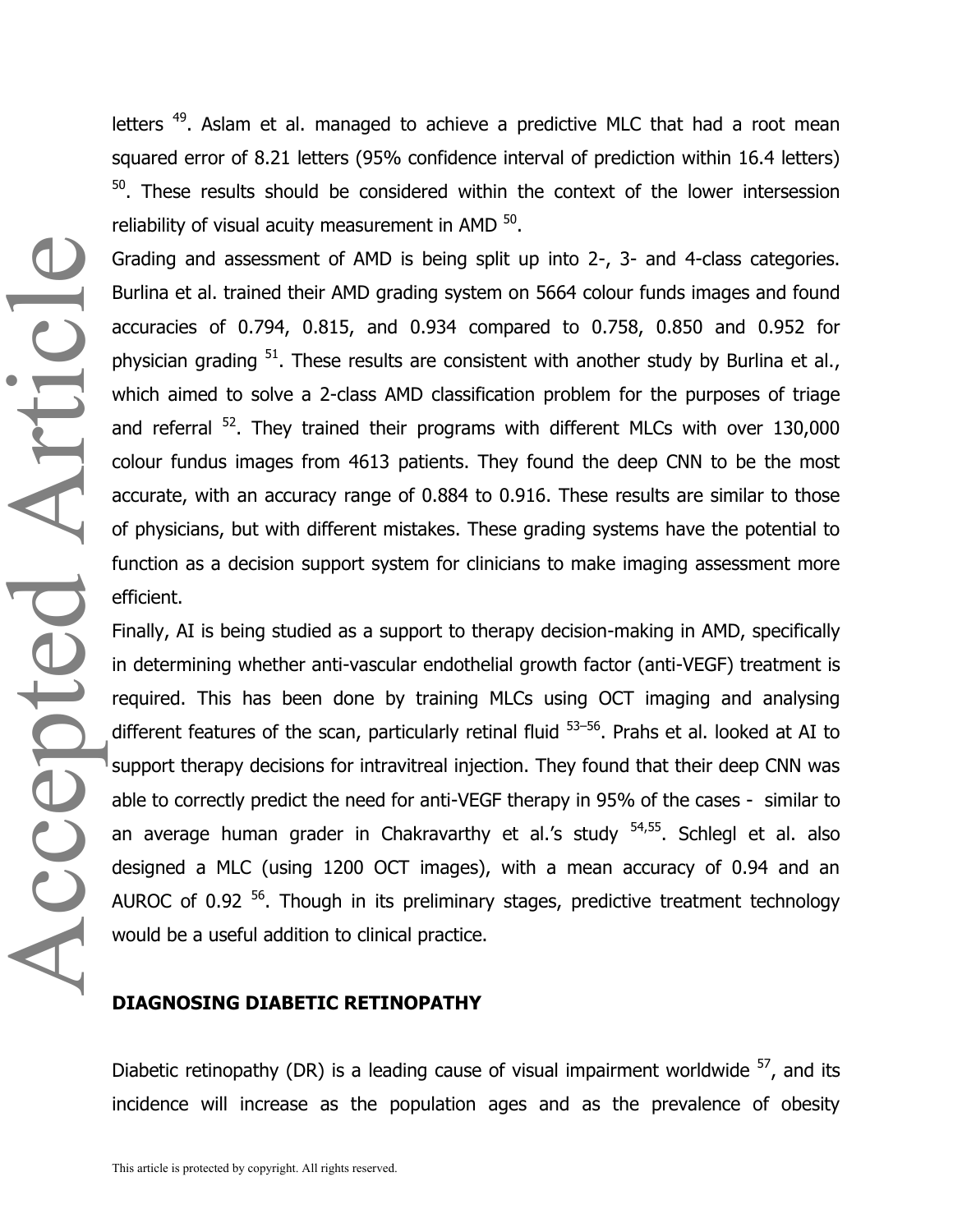increases. Implementing AI into DR screening and surveillance services may assist in increasing efficiency in DR management. Many studies have looked at AI programs that can detect and even triage fundoscopic images with DR. In these studies, MLCs have already proven their capacity to recognise and classify DR from normal images  $58-60$  $58-60$ . This has culminated in a few significant AI MLCs being created that demonstrate classification results similar to trained graders and ophthalmologists  $3,38,61$ . These studies all used large datasets to create the MLCs. Gulshan et al. used 118 419 images for training - 53 759 normal images and 64 660 DR images (separated into DR categories mild, moderate, severe, proliferative; additional categories within the same dataset but separate to the other classification was referable DME and referable DR)  $^3$  $^3$ . Ting et al. used 494 661 retinal images for training, with 76 370 DR images and the rest spread across glaucoma, AMD and normal <sup>[38](https://paperpile.com/c/PHVQtU/IcT8)</sup>. Finally, Gargeya et al. used 75 137 fundus images to train an AI model to differentiate between diabetic and healthy fundi  $61$ . Gulshan et al."s MLC had an AUROC of 0.990-0.991 for detecting referable DR on validation (sensitivity and specificity for referable DR over the two validation datasets were 0.870-0.90[3](https://paperpile.com/c/PHVQtU/QvfU) and 0.981-0.985, respectively)<sup>3</sup>. Ting et al.'s MLC achieved an AUROC of 0.936 for referable DR on validation (sensitivity and specificity of referable DR were 0.905 and 0.916)<sup>[38](https://paperpile.com/c/PHVQtU/IcT8)</sup> whereas Gargeya et al.'s MLC achieved AUROC of 0.97 at detecting referable DR on validation (sensitivity and specificity for referable DR was 0.94 and 0.98, respectively)  $61$ . Limitations of these studies included the inability to recognise individual signs in classifying severity and possible restricted recognition of DME without OCT input. Further research regarding sign detection is currently underway <sup>[62](https://paperpile.com/c/PHVQtU/plGa)</sup>. Despite these issues, the results suggest that it may be feasible that these or future MLCs could be utilised as screening and computer-aided diagnostic tools in clinics. Future research should focus on studying these MLCs in clinical settings.

#### **OTHER AI OPHTHALMOLOGY RESEARCH**

Early research has been conducted using AI in other areas of ophthalmology. One study utilised confocal imaging to classify corneal images  $63$ . Another looked at contact lenses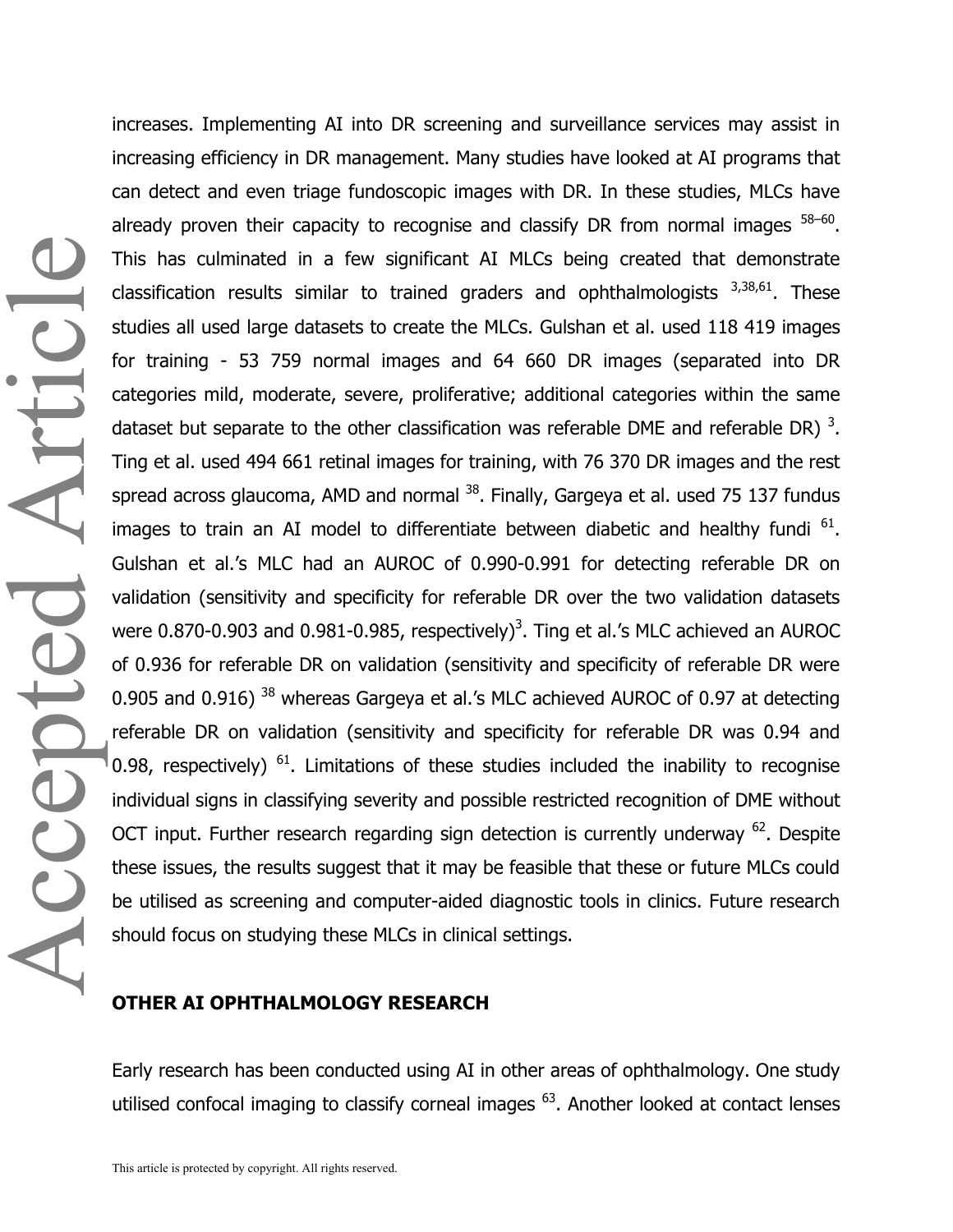Accepted Article Accepted Articl

for non-invasively detecting *Staphylococcus aureus* <sup>[64](https://paperpile.com/c/PHVQtU/3U5y)</sup>. Other studies have looked at ophthalmological conditions including cataracts  $65-68$  $65-68$  and retinopathy of prematurity  $69$ whilst some research is focused on improving AI technology for future use, e.g. improving AI recognition of the optic nerve head  $\frac{70}{1}$  $\frac{70}{1}$  $\frac{70}{1}$ , or improving the false positive or negative rates from imbalanced datasets  $^{71}$  $^{71}$  $^{71}$ . Interestingly, some studies are using the ophthalmic datasets for utilisation across other aspects of health  $<sup>72</sup>$  $<sup>72</sup>$  $<sup>72</sup>$ . Ultimately AI is</sup> being researched for its benefits across a wide variety of applications in Ophthalmology and beyond.

## **FUTURE CHALLENGES**

Challenges exist for AI research in ophthalmology. An AI program is limited by the quality of the dataset used to train and validate it. It can be challenging to predict the number of training images required in a dataset; it is natural to assume that the more images the better. However, excessive datasets make the training process less efficient and possibly overfit the MLC to the training dataset. Additionally, the dataset should provide images from a wide demographic for greater external validity. It must be kept in mind that algorithms may not be broadly applicable; machines of different brands may have slight differences that may alter the accuracy of the assessments. Furthermore, to reduce dataset size and algorithm complexity, it may be useful to restrict the number of classifications within a program to those that have significant prognostic relevance <sup>[73](https://paperpile.com/c/PHVQtU/m9bo)</sup>.

AI is a complex field of research. This is because it inherently involves two otherwise separate branches of science: medical and computer science. Research published in one branch of science is focussed on addressing the needs of that particular readership. This means that the other discipline may be missing out on potentially useful data and conclusions which is a major inefficiency. It is important that future research set a standard for reporting so that there is reduced heterogeneity between studies.

Commercialisation of AI will also pose future issues. AI MLCs will likely be sold with and for implementation with certain medical technologies. It will be important to anticipate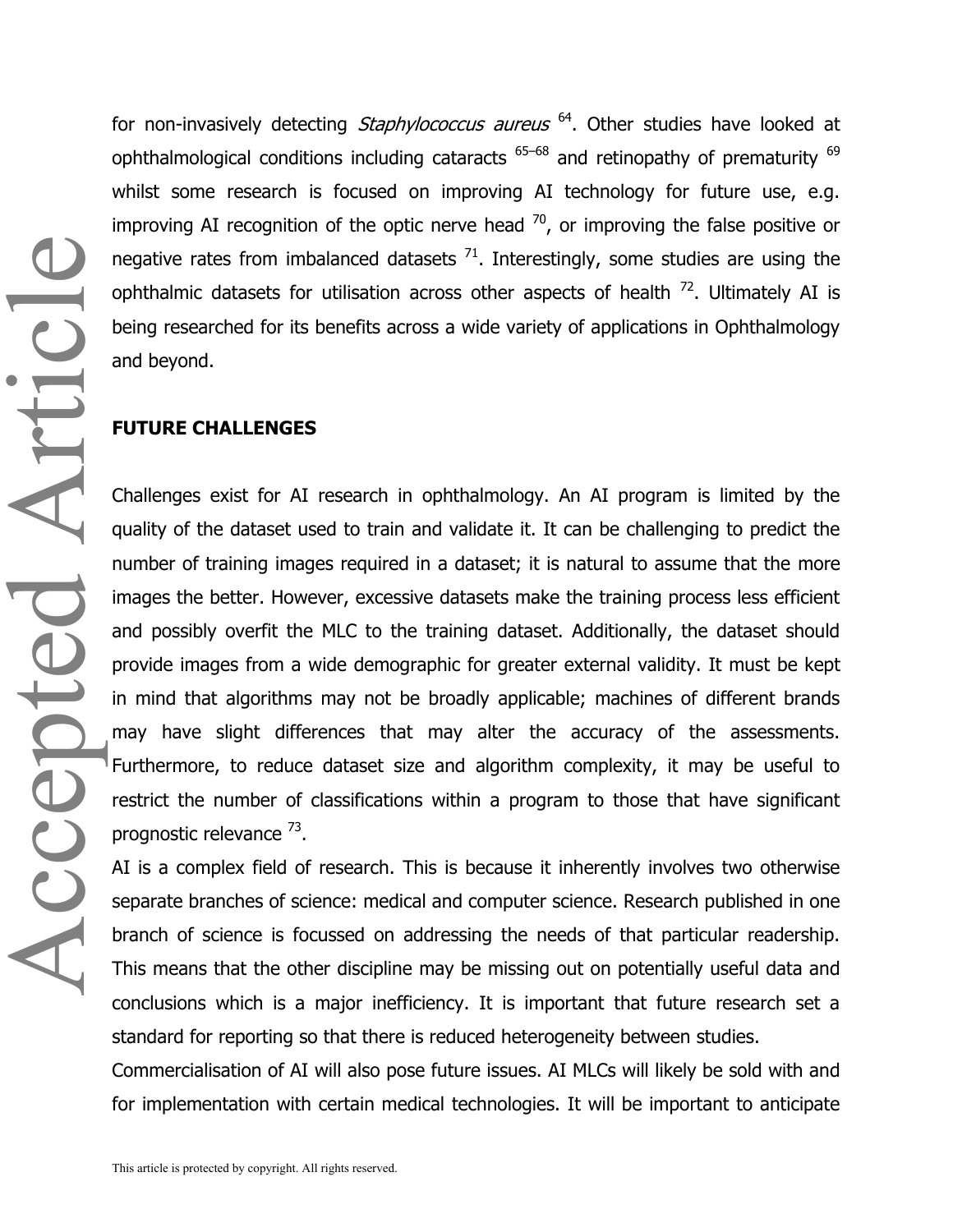conflicts of interest, which may be similar to precautions that exist when dealing with medical companies with a financial interest  $^{74}$  $^{74}$  $^{74}$ . Additionally, if AI does improve medical care, it will be important to pass those improvements on to those populations who cannot afford them. The responsibility for advocating this will likely fall to healthcare professionals due to competing financial interests of medical companies.

## **CONCLUSION**

AI will be a disruptive technology. It is essential that the potential applications of this new technology are studied and reviewed so that patient care is optimised. In the future, AI programs may be integrated as computer-aided diagnostic and management tools. Triage systems may be useful outside ophthalmology in a primary care setting when deciding on need for referral. This may be particularly useful in rural setting where there may be limited availability and access to necessary services. Within ophthalmology, it may be useful to increase efficiency of assessment so that more time could be available for patient interaction. It is important to consider that AI programs also could be harmful. There is a potential risk for overdiagnosis if unnecessary screening occurs. Furthermore, it could be problematic if the diagnostic software is released directly to patients as the potential opportunities and risk of AI could be magnified <sup>[75](https://paperpile.com/c/PHVQtU/uS71)</sup>.

## **Acknowledgement**

Thank you to Lori Bonertz for her editorial assistance.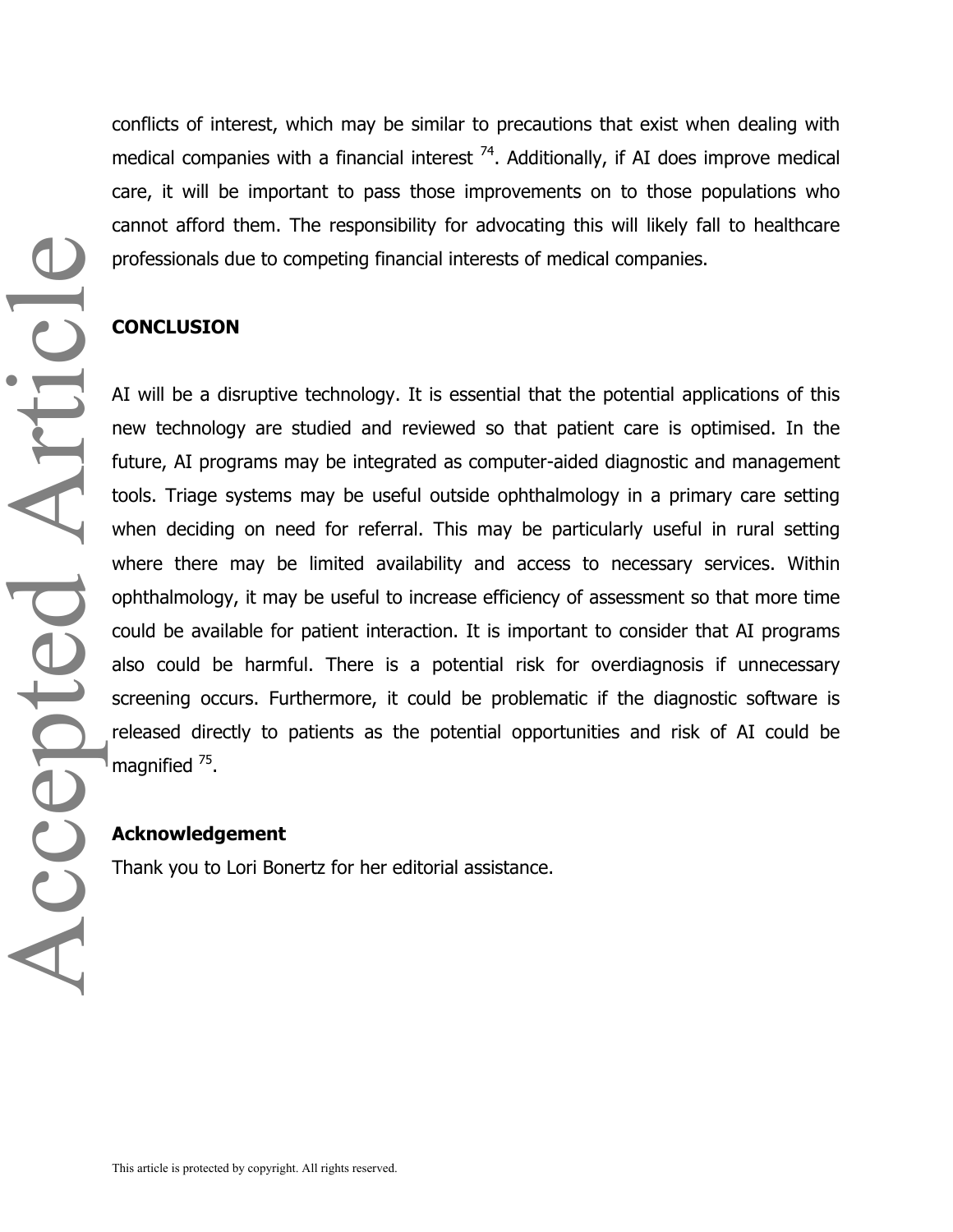## **REFERENCES**

1. [Rahimy E. Deep learning applications in ophthalmology.](http://paperpile.com/b/PHVQtU/yB5g) Curr Opin [Ophthalmol](http://paperpile.com/b/PHVQtU/yB5g) [2018 ;](http://paperpile.com/b/PHVQtU/yB5g) **[29](http://paperpile.com/b/PHVQtU/yB5g)**[: 254](http://paperpile.com/b/PHVQtU/yB5g)–60.

2. [Mikolov T, Deoras A, Povey D, Burget L, Černocký J. Strategies for training](http://paperpile.com/b/PHVQtU/OE1T)  [large scale neural network language models. In: 2011 IEEE Workshop on](http://paperpile.com/b/PHVQtU/OE1T)  [Automatic Speech Recognition Understanding. 2011. p. 196](http://paperpile.com/b/PHVQtU/OE1T)–201.

3. [Gulshan V, Peng L, Coram M, Stumpe MC, Wu D, Narayanaswamy A, et al.](http://paperpile.com/b/PHVQtU/QvfU)  [Development and Validation of a Deep Learning Algorithm for Detection of Diabetic](http://paperpile.com/b/PHVQtU/QvfU)  [Retinopathy in Retinal Fundus Photographs.](http://paperpile.com/b/PHVQtU/QvfU) [JAMA](http://paperpile.com/b/PHVQtU/QvfU) [2016;](http://paperpile.com/b/PHVQtU/QvfU) **[316](http://paperpile.com/b/PHVQtU/QvfU)**[: 2402](http://paperpile.com/b/PHVQtU/QvfU)–10.

4. [Bordes A, Chopra S, Weston J. Question Answering with Subgraph](http://paperpile.com/b/PHVQtU/8uca)  [Embeddings \[Internet\]. arXiv \[cs.CL\]. 2014. Available from:](http://paperpile.com/b/PHVQtU/8uca) <http://arxiv.org/abs/1406.3676>

5. [Samuel AL. Some studies in machine learning using the game of checkers.](http://paperpile.com/b/PHVQtU/Q2ml)  [IBM J Res Dev](http://paperpile.com/b/PHVQtU/Q2ml) [2000 ;](http://paperpile.com/b/PHVQtU/Q2ml) **[44](http://paperpile.com/b/PHVQtU/Q2ml)**[: 206](http://paperpile.com/b/PHVQtU/Q2ml)–26.

6. [LeCun Y, Bengio Y, Hinton G. Deep learning.](http://paperpile.com/b/PHVQtU/5LV7) [Nature](http://paperpile.com/b/PHVQtU/5LV7) [2015;52: 436](http://paperpile.com/b/PHVQtU/5LV7)–44.

7. [Brownlee J. Supervised and Unsupervised Machine Learning Algorithms](http://paperpile.com/b/PHVQtU/pwtv)  [\[Internet\]. Machine Learning Mastery. 2016 \[cited 2018 Jun 25\]. Available from:](http://paperpile.com/b/PHVQtU/pwtv) [https://machinelearningmastery.com/supervised-and-unsupervised-machine](https://machinelearningmastery.com/supervised-and-unsupervised-machine-learning-algorithms/)[learning-algorithms/](https://machinelearningmastery.com/supervised-and-unsupervised-machine-learning-algorithms/)

8. [Jiang F, Jiang Y, Zhi H, et al. Artificial intelligence in healthcare: past,](http://paperpile.com/b/PHVQtU/MxJp)  [present and future.](http://paperpile.com/b/PHVQtU/MxJp) [Stroke Vasc Neurol](http://paperpile.com/b/PHVQtU/MxJp) [2017 ;](http://paperpile.com/b/PHVQtU/MxJp)**[2](http://paperpile.com/b/PHVQtU/MxJp)**[:230](http://paperpile.com/b/PHVQtU/MxJp)–43.

9. Dilsizian SE, Siegel EL. [Artificial intelligence in medicine and cardiac](http://paperpile.com/b/PHVQtU/nRER)  [imaging: harnessing big data and advanced computing to provide personalized](http://paperpile.com/b/PHVQtU/nRER)  [medical diagnosis and treatment.](http://paperpile.com/b/PHVQtU/nRER) [Curr Cardiol Rep](http://paperpile.com/b/PHVQtU/nRER) [2014;](http://paperpile.com/b/PHVQtU/nRER)**[16](http://paperpile.com/b/PHVQtU/nRER)**[: 441.](http://paperpile.com/b/PHVQtU/nRER)

10. [Patel VL, Shortliffe EH, Stefanelli M, et al. The coming of age of artificial](http://paperpile.com/b/PHVQtU/E4D5)  [intelligence in medicine.](http://paperpile.com/b/PHVQtU/E4D5) [Artif Intell Med](http://paperpile.com/b/PHVQtU/E4D5) [2009;](http://paperpile.com/b/PHVQtU/E4D5) **[46](http://paperpile.com/b/PHVQtU/E4D5)**: 5–[17.](http://paperpile.com/b/PHVQtU/E4D5)

11. [Neill DB. Using artificial intelligence to improve hospital inpatient care.](http://paperpile.com/b/PHVQtU/A6mR) IEEE [Intell Syst](http://paperpile.com/b/PHVQtU/A6mR) [2013;](http://paperpile.com/b/PHVQtU/A6mR) **[28](http://paperpile.com/b/PHVQtU/A6mR)**[: 92](http://paperpile.com/b/PHVQtU/A6mR)–5.

12. [Johnson KW, Torres Soto J, Glicksberg BS, et al. Artificial Intelligence in](http://paperpile.com/b/PHVQtU/evZd)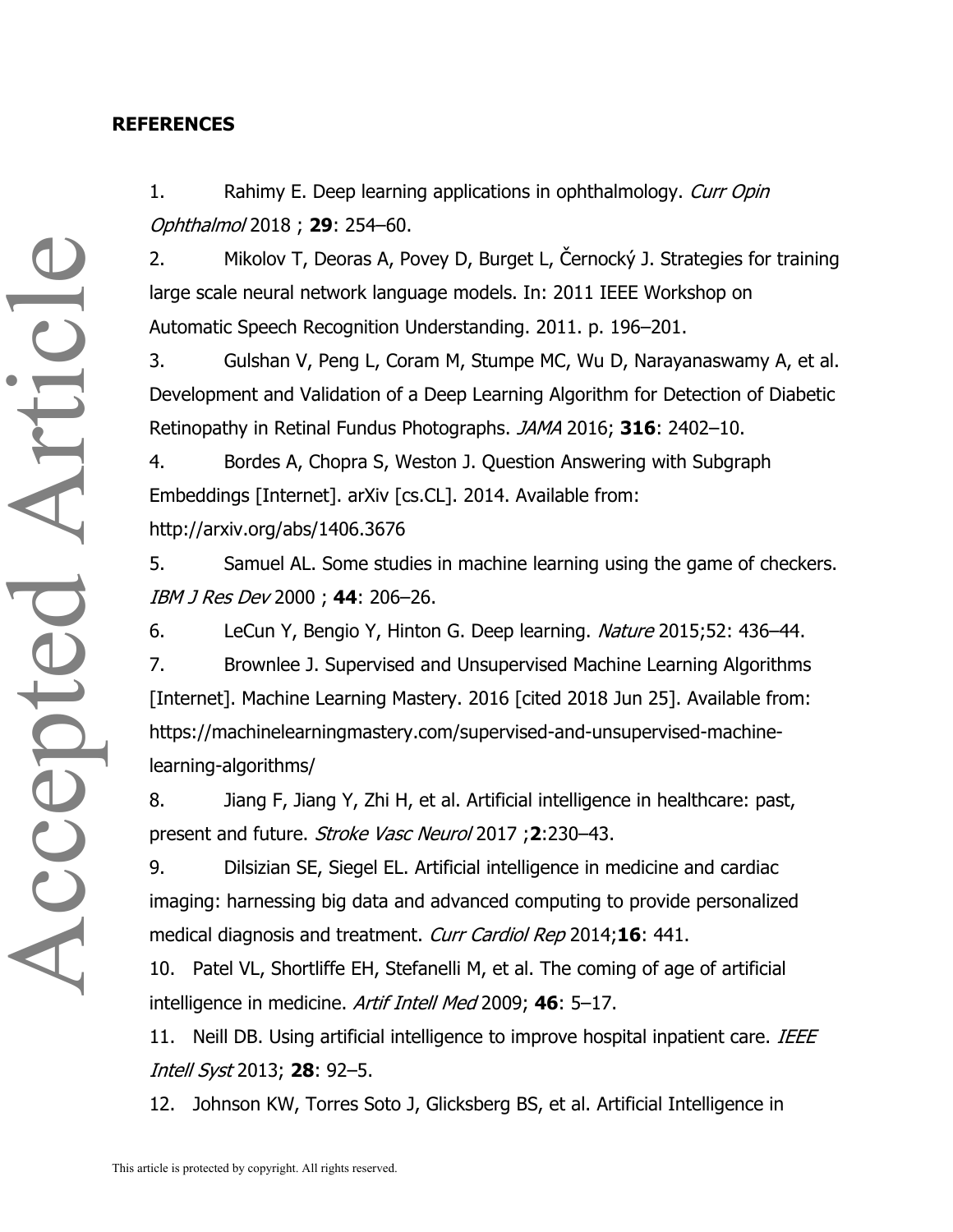### [Cardiology.](http://paperpile.com/b/PHVQtU/evZd) [J Am Coll Cardiol](http://paperpile.com/b/PHVQtU/evZd) [2018;](http://paperpile.com/b/PHVQtU/evZd) **[71](http://paperpile.com/b/PHVQtU/evZd)**[: 2668](http://paperpile.com/b/PHVQtU/evZd)–79.

13. [Thompson RF, Valdes G, Fuller CD, et al. Artificial intelligence in radiation](http://paperpile.com/b/PHVQtU/E2UJ)  [oncology: A specialty-wide disruptive transformation?](http://paperpile.com/b/PHVQtU/E2UJ) [Radiother Oncol](http://paperpile.com/b/PHVQtU/E2UJ) [Internet]. [2018 Jun 12; Available from:](http://paperpile.com/b/PHVQtU/E2UJ) [http://dx.doi.org/10.1016/j.radonc.2018.05.030](http://paperpile.com/b/PHVQtU/E2UJ) 14. [Krachmer JH, Feder RS, Belin MW. Keratoconus and related noninflammatory](http://paperpile.com/b/PHVQtU/GG7S) 

[corneal thinning disorders.](http://paperpile.com/b/PHVQtU/GG7S) [Surv Ophthalmol](http://paperpile.com/b/PHVQtU/GG7S) [1984;](http://paperpile.com/b/PHVQtU/GG7S) **[28](http://paperpile.com/b/PHVQtU/GG7S)**[: 293](http://paperpile.com/b/PHVQtU/GG7S)–322.

15. [Holland DR, Maeda N, Hannush SB, et al. Unilateral keratoconus. Incidence](http://paperpile.com/b/PHVQtU/NaKe)  [and quantitative topographic analysis.](http://paperpile.com/b/PHVQtU/NaKe) [Ophthalmology](http://paperpile.com/b/PHVQtU/NaKe) [1997;](http://paperpile.com/b/PHVQtU/NaKe) **[104](http://paperpile.com/b/PHVQtU/NaKe)**[: 1409](http://paperpile.com/b/PHVQtU/NaKe)–13.

16. [Keane M, Coster D, Ziaei M, Williams K. Deep anterior lamellar keratoplasty](http://paperpile.com/b/PHVQtU/oHu2)  [versus penetrating keratoplasty for treating keratoconus.](http://paperpile.com/b/PHVQtU/oHu2) Cochrane Database Syst [Rev](http://paperpile.com/b/PHVQtU/oHu2) [2014 Jul 22; \(7\): CD009700.](http://paperpile.com/b/PHVQtU/oHu2)

17. [Alfonso JF, Lisa C, Merayo-Lloves J, Fernández-Vega Cueto L, Montés-Micó R.](http://paperpile.com/b/PHVQtU/7mF9)  [Intrastromal corneal ring segment implantation in paracentral keratoconus with](http://paperpile.com/b/PHVQtU/7mF9)  [coincident topographic and coma axis.](http://paperpile.com/b/PHVQtU/7mF9) [J Cataract Refract Surg](http://paperpile.com/b/PHVQtU/7mF9) [2012;](http://paperpile.com/b/PHVQtU/7mF9) **[38](http://paperpile.com/b/PHVQtU/7mF9)**[: 1576](http://paperpile.com/b/PHVQtU/7mF9)–82. 18. [Wollensak G, Spoerl E, Seiler T. Riboflavin/ultraviolet-a-induced collagen](http://paperpile.com/b/PHVQtU/VUIf)  [crosslinking for the treatment of keratoconus.](http://paperpile.com/b/PHVQtU/VUIf) [Am J Ophthalmol](http://paperpile.com/b/PHVQtU/VUIf) [2003;](http://paperpile.com/b/PHVQtU/VUIf) **[135](http://paperpile.com/b/PHVQtU/VUIf)**[: 620](http://paperpile.com/b/PHVQtU/VUIf)–7. 19. [Mazzotta C, Traversi C, Baiocchi S, et al. Corneal Collagen Cross-Linking With](http://paperpile.com/b/PHVQtU/UuhM)  [Riboflavin and Ultraviolet A Light for Pediatric Keratoconus: Ten-Year Results.](http://paperpile.com/b/PHVQtU/UuhM)  [Cornea](http://paperpile.com/b/PHVQtU/UuhM) [2018; 37: 560](http://paperpile.com/b/PHVQtU/UuhM)–6.

20. [Randleman JB, Woodward M, Lynn MJ, Stulting RD. Risk assessment for](http://paperpile.com/b/PHVQtU/Q5ze)  [ectasia after corneal refractive surgery.](http://paperpile.com/b/PHVQtU/Q5ze) [Ophthalmology](http://paperpile.com/b/PHVQtU/Q5ze) [2008;](http://paperpile.com/b/PHVQtU/Q5ze) **[115](http://paperpile.com/b/PHVQtU/Q5ze)**[: 37](http://paperpile.com/b/PHVQtU/Q5ze)–50.

21. [Twa MD, Nichols JJ, Joslin CE, Kollbaum PS, Edrington TB, Bullimore MA, et](http://paperpile.com/b/PHVQtU/i3tP)  [al. Characteristics of corneal ectasia after LASIK for myopia.](http://paperpile.com/b/PHVQtU/i3tP) [Cornea](http://paperpile.com/b/PHVQtU/i3tP) [2004;](http://paperpile.com/b/PHVQtU/i3tP) **[23](http://paperpile.com/b/PHVQtU/i3tP)**[:](http://paperpile.com/b/PHVQtU/i3tP)  [447](http://paperpile.com/b/PHVQtU/i3tP)–57.

22. [Pramanik S, Musch DC, Sutphin JE, Farjo AA. Extended long-term outcomes of](http://paperpile.com/b/PHVQtU/bIs9)  [penetrating keratoplasty for keratoconus.](http://paperpile.com/b/PHVQtU/bIs9) [Ophthalmology](http://paperpile.com/b/PHVQtU/bIs9) [2006;](http://paperpile.com/b/PHVQtU/bIs9) **[113](http://paperpile.com/b/PHVQtU/bIs9)**[: 1633](http://paperpile.com/b/PHVQtU/bIs9)–8. 23. [Smadja D, Touboul D, Cohen A, et al. Detection of subclinical keratoconus](http://paperpile.com/b/PHVQtU/z1TL)  [using an automated decision tree classification.](http://paperpile.com/b/PHVQtU/z1TL) [Am J Ophthalmol](http://paperpile.com/b/PHVQtU/z1TL) [2013;](http://paperpile.com/b/PHVQtU/z1TL) **[156](http://paperpile.com/b/PHVQtU/z1TL)**[: 237](http://paperpile.com/b/PHVQtU/z1TL)– [46.e1.](http://paperpile.com/b/PHVQtU/z1TL)

24. [Hidalgo IR, Rodriguez P, Rozema JJ, et al. Evaluation of machine-learning](http://paperpile.com/b/PHVQtU/c2xo)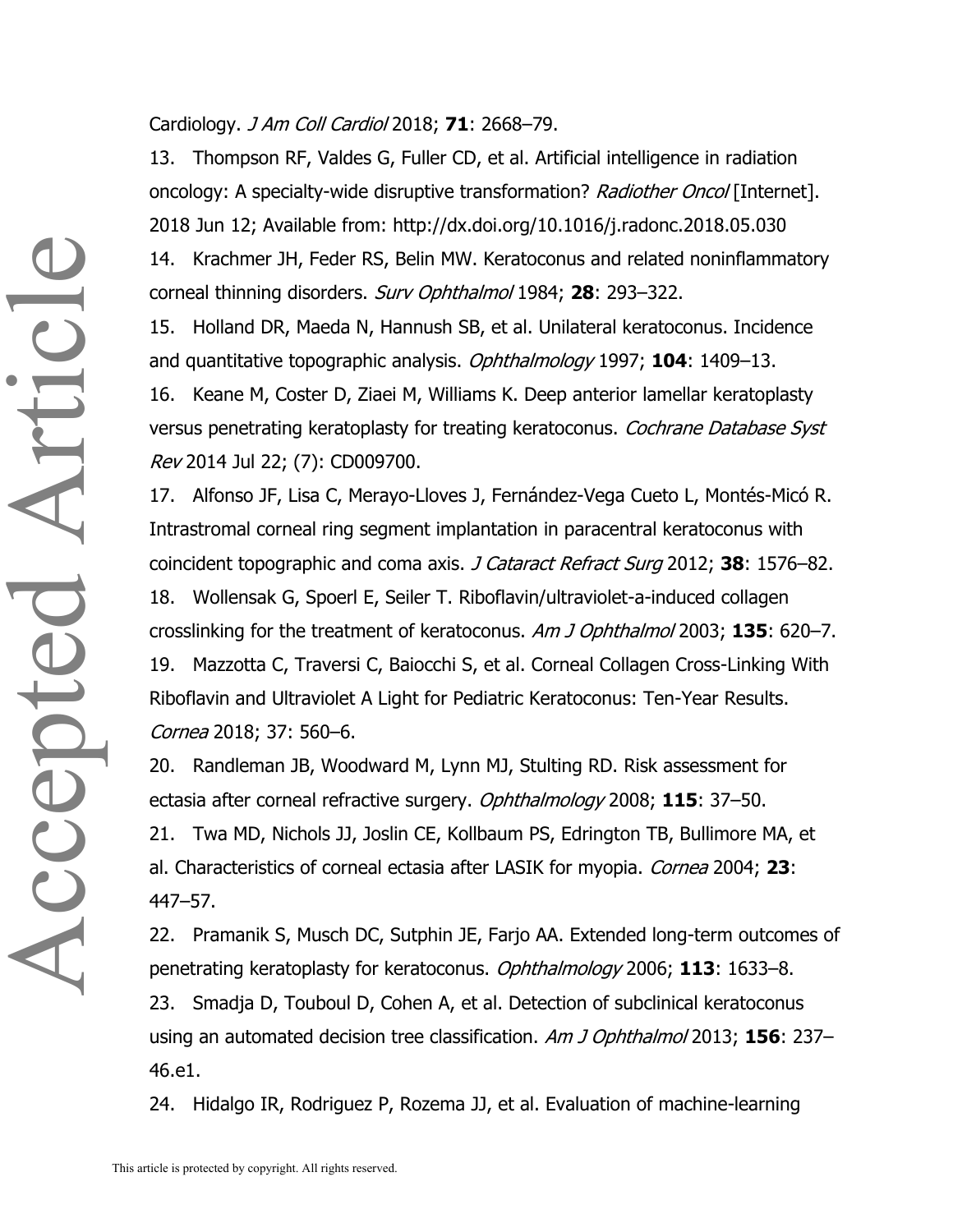[classifier for keratoconus detection based on scheimpflug tomography.](http://paperpile.com/b/PHVQtU/c2xo) [Cornea](http://paperpile.com/b/PHVQtU/c2xo) [2016;](http://paperpile.com/b/PHVQtU/c2xo) **[35](http://paperpile.com/b/PHVQtU/c2xo)**[: 827](http://paperpile.com/b/PHVQtU/c2xo)–32.

25. [Souza MB, Medeiros FW, Souza DB, Garcia R, Alves MR. Evaluation of](http://paperpile.com/b/PHVQtU/iEL2)  [machine learning classifiers in keratoconus detection from orbscan II examinations.](http://paperpile.com/b/PHVQtU/iEL2)  [Clinics](http://paperpile.com/b/PHVQtU/iEL2) [2010;](http://paperpile.com/b/PHVQtU/iEL2) **[65](http://paperpile.com/b/PHVQtU/iEL2)**[: 1223](http://paperpile.com/b/PHVQtU/iEL2)–8.

26. [Rabinowitz YS, Rasheed K. KISA% index: a quantitative videokeratography](http://paperpile.com/b/PHVQtU/7sGS)  [algorithm embodying minimal topographic criteria for diagnosing keratoconus.](http://paperpile.com/b/PHVQtU/7sGS) J [Cataract Refract Surg](http://paperpile.com/b/PHVQtU/7sGS) [1999;](http://paperpile.com/b/PHVQtU/7sGS) **[25](http://paperpile.com/b/PHVQtU/7sGS)**[: 1327](http://paperpile.com/b/PHVQtU/7sGS)–35.

27. [Maeda N, Klyce SD, Smolek MK, Thompson HW. Automated keratoconus](http://paperpile.com/b/PHVQtU/5okz)  [screening with corneal topography analysis.](http://paperpile.com/b/PHVQtU/5okz) [Invest Ophthalmol Vis Sci](http://paperpile.com/b/PHVQtU/5okz) [1994;](http://paperpile.com/b/PHVQtU/5okz) **[35](http://paperpile.com/b/PHVQtU/5okz)**[:](http://paperpile.com/b/PHVQtU/5okz)  [2749](http://paperpile.com/b/PHVQtU/5okz)–57.

28. [Mahmoud AM, Roberts CJ, Lembach RG, et al. CLMI: the cone location and](http://paperpile.com/b/PHVQtU/RhvK)  [magnitude index.](http://paperpile.com/b/PHVQtU/RhvK) [Cornea](http://paperpile.com/b/PHVQtU/RhvK) [2008;](http://paperpile.com/b/PHVQtU/RhvK)**[27](http://paperpile.com/b/PHVQtU/RhvK)**[: 480](http://paperpile.com/b/PHVQtU/RhvK)–7.

29. [Ambrósio R Jr, Lopes BT, Faria-Correia F, et al. Integration of Scheimpflug-](http://paperpile.com/b/PHVQtU/eSKQ)[Based Corneal Tomography and Biomechanical Assessments for Enhancing Ectasia](http://paperpile.com/b/PHVQtU/eSKQ)  [Detection.](http://paperpile.com/b/PHVQtU/eSKQ) [J Refract Surg](http://paperpile.com/b/PHVQtU/eSKQ) [2017;](http://paperpile.com/b/PHVQtU/eSKQ) **[33](http://paperpile.com/b/PHVQtU/eSKQ)**[: 434](http://paperpile.com/b/PHVQtU/eSKQ)–43.

30. [Kovacs I, Mihaltz K, Kranitz K, et al. Accuracy of machine learning classifiers](http://paperpile.com/b/PHVQtU/jQEB)  [using bilateral data from Schiempflug camera for identifying eyes with preclinical](http://paperpile.com/b/PHVQtU/jQEB)  [signs of keratoconus.](http://paperpile.com/b/PHVQtU/jQEB) [J Cataract Refract Surg](http://paperpile.com/b/PHVQtU/jQEB) [2016;](http://paperpile.com/b/PHVQtU/jQEB) **42**: 275-83.

31. [Ruiz Hidalgo I, Rozema JJ, Saad A, et al. Validation of an Objective](http://paperpile.com/b/PHVQtU/Lszv)  [Keratoconus Detection System Implemented in a Scheimpflug Tomographer and](http://paperpile.com/b/PHVQtU/Lszv)  [Comparison With Other Methods.](http://paperpile.com/b/PHVQtU/Lszv) [Cornea](http://paperpile.com/b/PHVQtU/Lszv) [2017;](http://paperpile.com/b/PHVQtU/Lszv) **[36](http://paperpile.com/b/PHVQtU/Lszv)**[: 689](http://paperpile.com/b/PHVQtU/Lszv)–95.

32. [Arbelaez MC, Versaci F, Vestri G, Barboni P, Savini G. Use of a support vector](http://paperpile.com/b/PHVQtU/ZMc2)  [machine for keratoconus and subclinical keratoconus detection by topographic and](http://paperpile.com/b/PHVQtU/ZMc2)  [tomographic data.](http://paperpile.com/b/PHVQtU/ZMc2) [Ophthalmology](http://paperpile.com/b/PHVQtU/ZMc2) [2012;](http://paperpile.com/b/PHVQtU/ZMc2) **[119](http://paperpile.com/b/PHVQtU/ZMc2)**[: 2231](http://paperpile.com/b/PHVQtU/ZMc2)–8.

33. [Kawamorita T, Uozato H, Kamiya K, et al. Repeatability, reproducibility, and](http://paperpile.com/b/PHVQtU/Dn6u)  [agreement characteristics of rotating Scheimpflug photography and scanning-slit](http://paperpile.com/b/PHVQtU/Dn6u)  [corneal topography for corneal power measurement.](http://paperpile.com/b/PHVQtU/Dn6u) [J Cataract Refract Surg](http://paperpile.com/b/PHVQtU/Dn6u) 2009; **[35](http://paperpile.com/b/PHVQtU/Dn6u)**[: 127](http://paperpile.com/b/PHVQtU/Dn6u)–33.

34. [Vass C, Hirn C, Sycha T, Findl O, Bauer P, Schmetterer L. Medical](http://paperpile.com/b/PHVQtU/HSsy)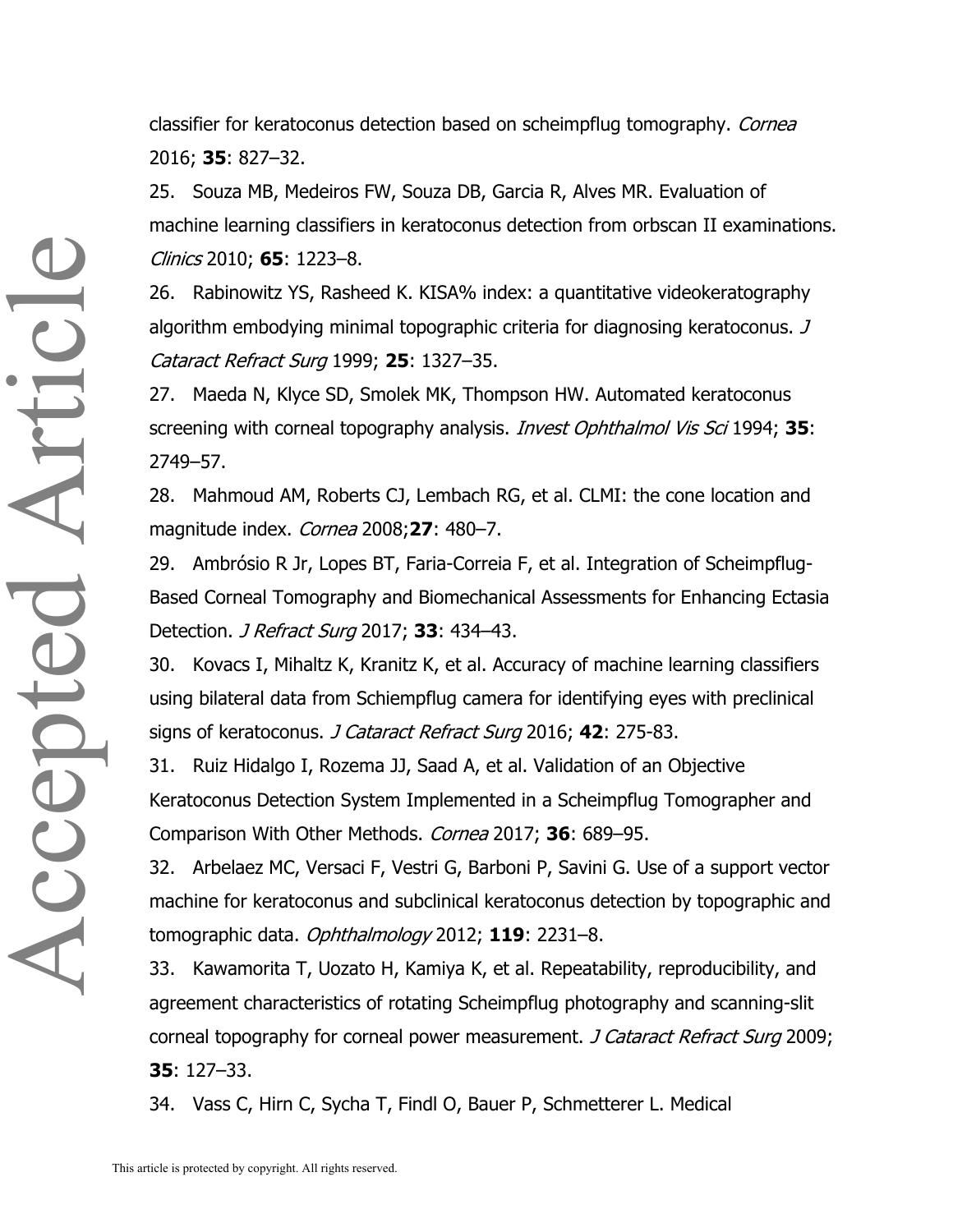[interventions for primary open angle glaucoma and ocular hypertension.](http://paperpile.com/b/PHVQtU/HSsy) Cochrane [Database Syst Rev](http://paperpile.com/b/PHVQtU/HSsy) [2007 Oct 17; \(4\): CD003167.](http://paperpile.com/b/PHVQtU/HSsy)

35. [Yousefi S, Goldbaum MH, Balasubramanian M, Jung T-P, Weinreb RN,](http://paperpile.com/b/PHVQtU/bdnn)  [Medeiros FA, et al. Glaucoma progression detection using structural retinal nerve](http://paperpile.com/b/PHVQtU/bdnn)  [fiber layer measurements and functional visual field points.](http://paperpile.com/b/PHVQtU/bdnn) [IEEE Trans Biomed Eng](http://paperpile.com/b/PHVQtU/bdnn) [2014;](http://paperpile.com/b/PHVQtU/bdnn)**[61](http://paperpile.com/b/PHVQtU/bdnn)** [: 1143](http://paperpile.com/b/PHVQtU/bdnn)–54.

36. [Oh E, Yoo TK, Hong S. Artificial Neural Network Approach for Differentiating](http://paperpile.com/b/PHVQtU/m3WF)  [Open-Angle Glaucoma From Glaucoma Suspect Without a Visual Field Test. Invest](http://paperpile.com/b/PHVQtU/m3WF)  [Ophthalmol Vis Sci](http://paperpile.com/b/PHVQtU/m3WF) [2015;](http://paperpile.com/b/PHVQtU/m3WF) **[56](http://paperpile.com/b/PHVQtU/m3WF)**[: 3957](http://paperpile.com/b/PHVQtU/m3WF)–66.

37. [Xiangyu Chen, Yanwu Xu, Damon Wing Kee Wong, Tien Yin Wong, Jiang Liu.](http://paperpile.com/b/PHVQtU/TuVw)  [Glaucoma detection based on deep convolutional neural network.](http://paperpile.com/b/PHVQtU/TuVw) Conf Proc IEEE [Eng Med Biol Soc](http://paperpile.com/b/PHVQtU/TuVw) [2015;](http://paperpile.com/b/PHVQtU/TuVw) **[2015](http://paperpile.com/b/PHVQtU/TuVw)**[: 715](http://paperpile.com/b/PHVQtU/TuVw)–8.

38. [Ting DSW, Cheung CY-L, Lim G, et al. Development and Validation of a Deep](http://paperpile.com/b/PHVQtU/IcT8)  [Learning System for Diabetic Retinopathy and Related Eye Diseases Using Retinal](http://paperpile.com/b/PHVQtU/IcT8)  [Images From Multiethnic Populations With Diabetes.](http://paperpile.com/b/PHVQtU/IcT8) [JAMA](http://paperpile.com/b/PHVQtU/IcT8) [2017;](http://paperpile.com/b/PHVQtU/IcT8) **[318](http://paperpile.com/b/PHVQtU/IcT8)**[: 2211](http://paperpile.com/b/PHVQtU/IcT8)–23.

39. [Raghavendra U, Fujita H, Bhandary SV, Gudigar A, Tan JH, Acharya UR. Deep](http://paperpile.com/b/PHVQtU/lU0J)  [convolution neural network for accurate diagnosis of glaucoma using digital fundus](http://paperpile.com/b/PHVQtU/lU0J)  [images.](http://paperpile.com/b/PHVQtU/lU0J) [Inf Sci](http://paperpile.com/b/PHVQtU/lU0J) [2018;](http://paperpile.com/b/PHVQtU/lU0J) **[441](http://paperpile.com/b/PHVQtU/lU0J)**[: 41](http://paperpile.com/b/PHVQtU/lU0J)–9.

40. [Kim M, Zuallaert J, De Neve W. Few-shot Learning Using a Small-Sized](http://paperpile.com/b/PHVQtU/yLW1)  [Dataset of High-Resolution FUNDUS Images for Glaucoma Diagnosis. In:](http://paperpile.com/b/PHVQtU/yLW1)  [Proceedings of the 2nd International Workshop on Multimedia for Personal Health](http://paperpile.com/b/PHVQtU/yLW1)  [and Health Care.](http://paperpile.com/b/PHVQtU/yLW1) [ACM](http://paperpile.com/b/PHVQtU/yLW1)[; 2017. p. 89](http://paperpile.com/b/PHVQtU/yLW1)-92.

41. [Kim SJ, Cho KJ, Oh S. Development of machine learning models for diagnosis](http://paperpile.com/b/PHVQtU/cNfy)  [of glaucoma.](http://paperpile.com/b/PHVQtU/cNfy) [PLoS One](http://paperpile.com/b/PHVQtU/cNfy) [2017;](http://paperpile.com/b/PHVQtU/cNfy)**[12](http://paperpile.com/b/PHVQtU/cNfy)**[: e0177726.](http://paperpile.com/b/PHVQtU/cNfy)

42. [Omodaka K, An G, Tsuda S, et al. Classification of optic disc shape in](http://paperpile.com/b/PHVQtU/0jRa)  [glaucoma using machine learning based on quantified ocular parameters.](http://paperpile.com/b/PHVQtU/0jRa) [PLoS One](http://paperpile.com/b/PHVQtU/0jRa) [2017;](http://paperpile.com/b/PHVQtU/0jRa)**[12](http://paperpile.com/b/PHVQtU/0jRa)**[: e0190012.](http://paperpile.com/b/PHVQtU/0jRa)

43. [Muhammad H, Fuchs TJ, De Cuir N, et al. Hybrid Deep Learning on Single](http://paperpile.com/b/PHVQtU/4aXP)  [Wide-field Optical Coherence tomography Scans Accurately Classifies Glaucoma](http://paperpile.com/b/PHVQtU/4aXP)  [Suspects.](http://paperpile.com/b/PHVQtU/4aXP) [J Glaucoma](http://paperpile.com/b/PHVQtU/4aXP) [2017;](http://paperpile.com/b/PHVQtU/4aXP)**[26](http://paperpile.com/b/PHVQtU/4aXP)**[: 1086](http://paperpile.com/b/PHVQtU/4aXP)–94.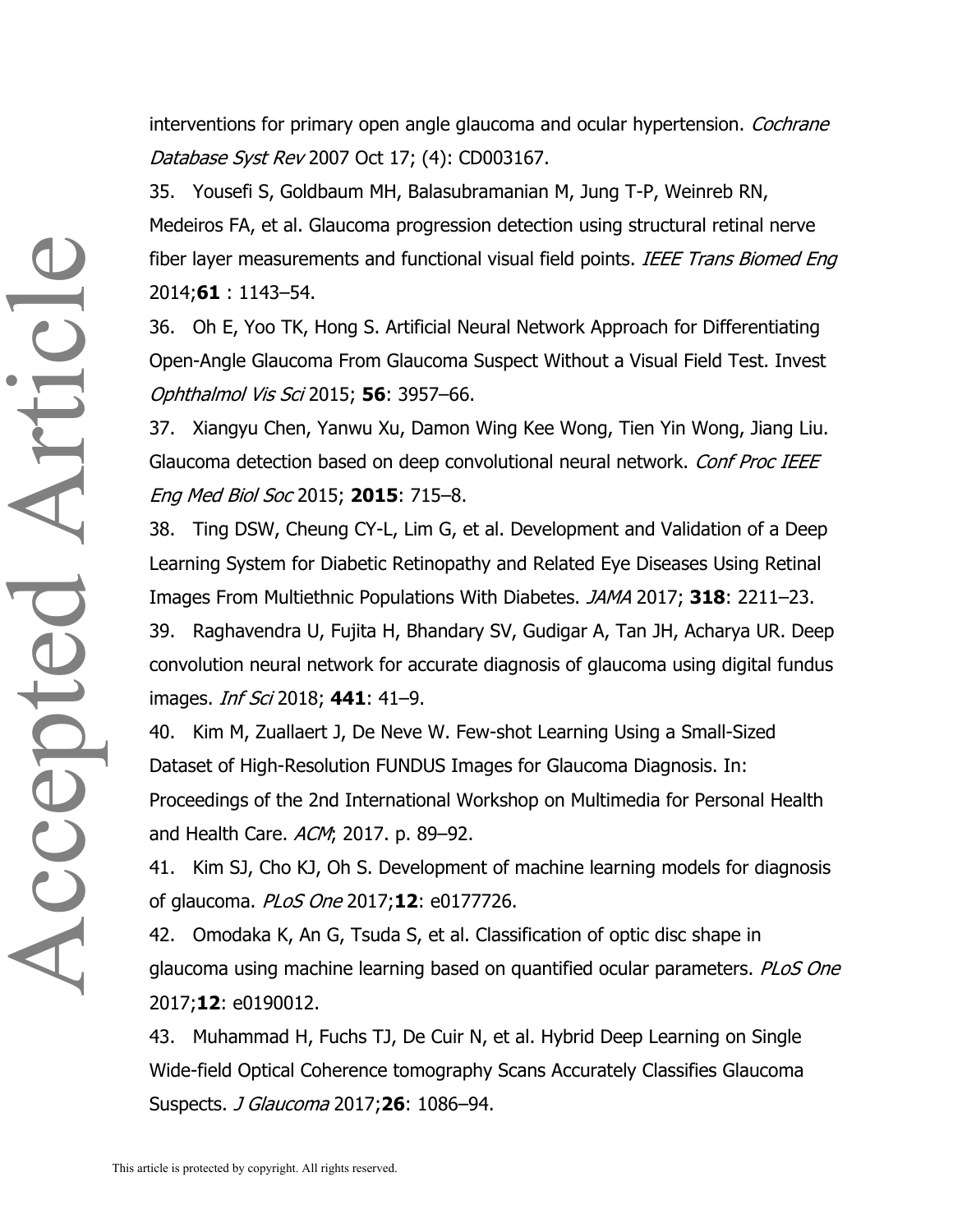44. [Asaoka R, Murata H, Iwase A, Araie M. Detecting Preperimetric Glaucoma with](http://paperpile.com/b/PHVQtU/k6b5)  [Standard Automated Perimetry Using a Deep Learning Classifier.](http://paperpile.com/b/PHVQtU/k6b5) [Ophthalmology](http://paperpile.com/b/PHVQtU/k6b5) [2016;](http://paperpile.com/b/PHVQtU/k6b5)**[123](http://paperpile.com/b/PHVQtU/k6b5)**[: 1974](http://paperpile.com/b/PHVQtU/k6b5)–80.

45. [Bogunovic H, Montuoro A, Baratsits M, et al. Machine Learning of the](http://paperpile.com/b/PHVQtU/ssZA)  [Progression of Intermediate Age-Related Macular Degeneration Based on OCT](http://paperpile.com/b/PHVQtU/ssZA)  [Imaging. Invest Ophthalmol Vis Sci. 2017;](http://paperpile.com/b/PHVQtU/ssZA) **[58](http://paperpile.com/b/PHVQtU/ssZA)**[: BIO141](http://paperpile.com/b/PHVQtU/ssZA)–50.

46. [Kermany DS, Goldbaum M, Cai W, et al. Identifying Medical Diagnoses and](http://paperpile.com/b/PHVQtU/c5wi)  [Treatable Diseases by Image-Based Deep Learning.](http://paperpile.com/b/PHVQtU/c5wi) [Cell](http://paperpile.com/b/PHVQtU/c5wi) [2018 ;](http://paperpile.com/b/PHVQtU/c5wi)**[172](http://paperpile.com/b/PHVQtU/c5wi)**[: 1122](http://paperpile.com/b/PHVQtU/c5wi)–31.e9. 47. [Lee CS, Baughman DM, Lee AY. Deep Learning Is Effective for Classifying](http://paperpile.com/b/PHVQtU/2MRP)  [Normal versus Age-Related Macular Degeneration OCT Images.](http://paperpile.com/b/PHVQtU/2MRP) [Ophthalmology](http://paperpile.com/b/PHVQtU/2MRP)  [Retina](http://paperpile.com/b/PHVQtU/2MRP) [2017 ;](http://paperpile.com/b/PHVQtU/2MRP) **[1](http://paperpile.com/b/PHVQtU/2MRP)**[: 322](http://paperpile.com/b/PHVQtU/2MRP)–7.

48. [Treder M, Lauermann JL, Eter N. Automated detection of exudative age](http://paperpile.com/b/PHVQtU/NzQL)[related macular degeneration in spectral domain optical coherence tomography](http://paperpile.com/b/PHVQtU/NzQL)  [using deep learning.](http://paperpile.com/b/PHVQtU/NzQL) [Graefes Arch Clin Exp Ophthalmol](http://paperpile.com/b/PHVQtU/NzQL) [2018;](http://paperpile.com/b/PHVQtU/NzQL) **[256](http://paperpile.com/b/PHVQtU/NzQL)**[: 259](http://paperpile.com/b/PHVQtU/NzQL)–65.

49. [Schmidt-Erfurth U, Bogunovic H, Sadeghipour A, et al. Machine Learning to](http://paperpile.com/b/PHVQtU/4eU5)  [Analyze the Prognostic Value of Current Imaging Biomarkers in](http://paperpile.com/b/PHVQtU/4eU5) Neovascular Age-[Related Macular Degeneration.](http://paperpile.com/b/PHVQtU/4eU5) [Ophthalmology Retina](http://paperpile.com/b/PHVQtU/4eU5) [2018;](http://paperpile.com/b/PHVQtU/4eU5) **[2](http://paperpile.com/b/PHVQtU/4eU5)**[: 24](http://paperpile.com/b/PHVQtU/4eU5)–30.

50. [Aslam TM, Zaki HR, Mahmood S, et al. Use of a Neural Net to Model the](http://paperpile.com/b/PHVQtU/rO2Z)  [Impact of Optical Coherence Tomography Abnormalities on Vision in Age-related](http://paperpile.com/b/PHVQtU/rO2Z)  Macular [Degeneration.](http://paperpile.com/b/PHVQtU/rO2Z) [Am J Ophthalmol](http://paperpile.com/b/PHVQtU/rO2Z) [2018;](http://paperpile.com/b/PHVQtU/rO2Z) **[185](http://paperpile.com/b/PHVQtU/rO2Z)**: 94–[100.](http://paperpile.com/b/PHVQtU/rO2Z)

51. [Burlina P, Pacheco KD, Joshi N, Freund DE, Bressler NM. Comparing humans](http://paperpile.com/b/PHVQtU/LFnF)  [and deep learning performance for grading AMD: A study in using universal deep](http://paperpile.com/b/PHVQtU/LFnF)  [features and transfer learning for automated AMD analysis.](http://paperpile.com/b/PHVQtU/LFnF) [Comput Biol Med](http://paperpile.com/b/PHVQtU/LFnF) 2017 [;](http://paperpile.com/b/PHVQtU/LFnF)**[82](http://paperpile.com/b/PHVQtU/LFnF)**[: 80](http://paperpile.com/b/PHVQtU/LFnF)–6.

52. [Burlina PM, Joshi N, Pekala M, Pacheco KD, Freund DE, Bressler NM.](http://paperpile.com/b/PHVQtU/9Hus)  [Automated Grading of Age-Related Macular Degeneration From Color Fundus](http://paperpile.com/b/PHVQtU/9Hus)  [Images Using Deep Convolutional Neural Networks.](http://paperpile.com/b/PHVQtU/9Hus) [JAMA Ophthalmol](http://paperpile.com/b/PHVQtU/9Hus) [2017;](http://paperpile.com/b/PHVQtU/9Hus) **[135](http://paperpile.com/b/PHVQtU/9Hus)**[:](http://paperpile.com/b/PHVQtU/9Hus)  [1170](http://paperpile.com/b/PHVQtU/9Hus)–6.

53. [Bogunovic H, Waldstein SM, Schlegl T, et al. Prediction of Anti-VEGF](http://paperpile.com/b/PHVQtU/mjc5)  [Treatment Requirements in Neovascular AMD Using a Machine Learning Approach.](http://paperpile.com/b/PHVQtU/mjc5)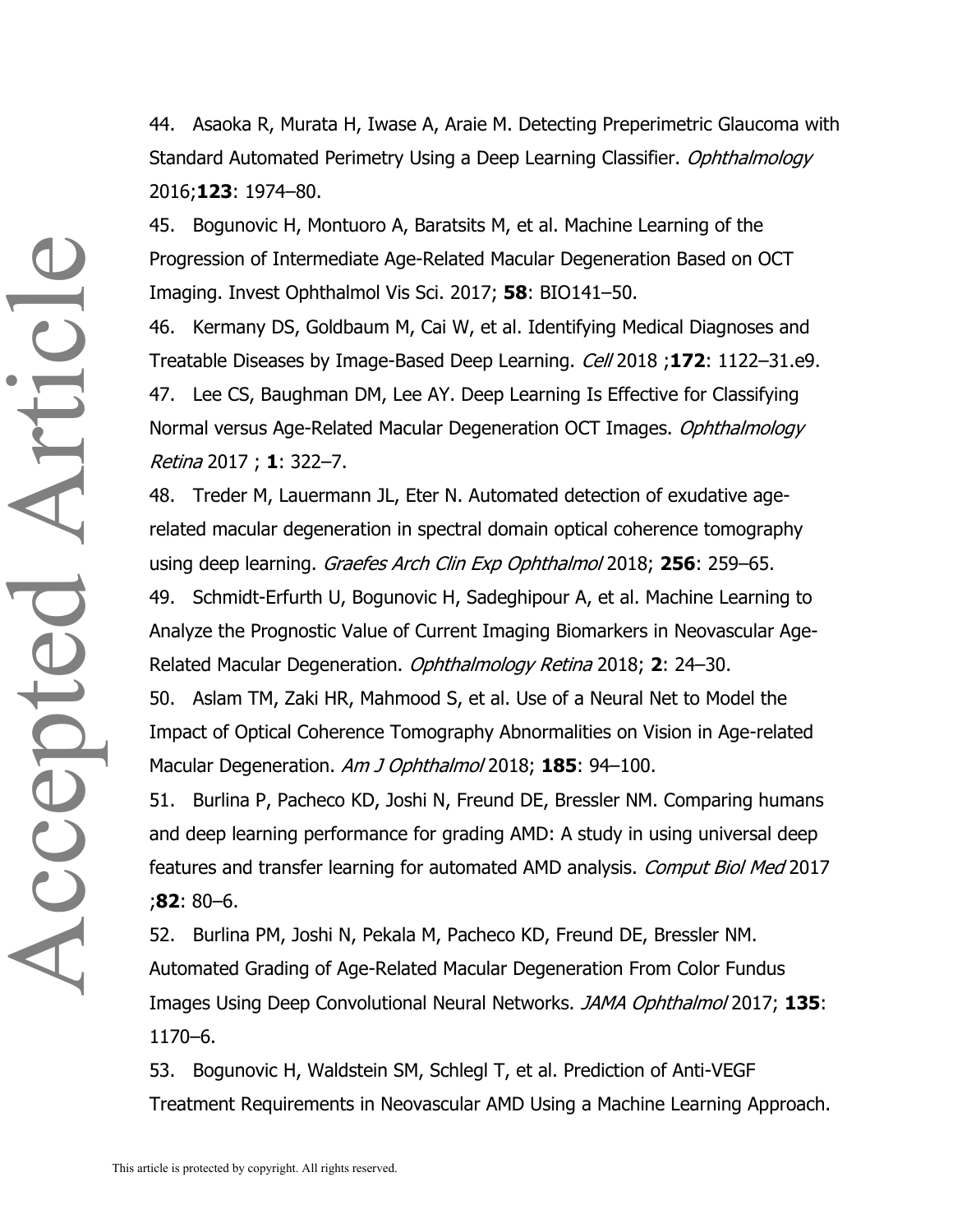[Invest Ophthalmol Vis Sci](http://paperpile.com/b/PHVQtU/mjc5) [2017;](http://paperpile.com/b/PHVQtU/mjc5) **[58](http://paperpile.com/b/PHVQtU/mjc5)**[: 3240](http://paperpile.com/b/PHVQtU/mjc5)–8.

54. [Prahs P, Märker D, Mayer C, Helbig H. \[Deep learning to support therapy](http://paperpile.com/b/PHVQtU/awyX)  [decisions for intravitreal injections\].](http://paperpile.com/b/PHVQtU/awyX) *[Ophthalmologe](http://paperpile.com/b/PHVQtU/awyX)* [Internet]. 2018 Apr 30; [Available from:](http://paperpile.com/b/PHVQtU/awyX) [http://dx.doi.org/10.1007/s00347-018-0708-y](http://paperpile.com/b/PHVQtU/awyX)

55. [Chakravarthy U, Goldenberg D, Young G, et al. Automated Identification of](http://paperpile.com/b/PHVQtU/TfTZ)  [Lesion Activity in Neovascular Age-Related Macular Degeneration.](http://paperpile.com/b/PHVQtU/TfTZ) [Ophthalmology](http://paperpile.com/b/PHVQtU/TfTZ) [2016;](http://paperpile.com/b/PHVQtU/TfTZ) **[123](http://paperpile.com/b/PHVQtU/TfTZ)**[: 1731](http://paperpile.com/b/PHVQtU/TfTZ)–6.

56. [Schlegl T, Waldstein SM, Bogunovic H, et al. Fully Automated Detection and](http://paperpile.com/b/PHVQtU/jxRd)  [Quantification of Macular Fluid in OCT Using Deep Learning.](http://paperpile.com/b/PHVQtU/jxRd) [Ophthalmology](http://paperpile.com/b/PHVQtU/jxRd)[. 2018;](http://paperpile.com/b/PHVQtU/jxRd)  **[125](http://paperpile.com/b/PHVQtU/jxRd)**[: 549-58.](http://paperpile.com/b/PHVQtU/jxRd)

57. [Safi H, Safi S, Hafezi-Moghadam A, Ahmadieh H. Early detection of diabetic](http://paperpile.com/b/PHVQtU/jqR5)  [retinopathy.](http://paperpile.com/b/PHVQtU/jqR5) [Surv Ophthalmol](http://paperpile.com/b/PHVQtU/jqR5) [\[Internet\]. 2018 Apr 19; Available from:](http://paperpile.com/b/PHVQtU/jqR5) <http://dx.doi.org/10.1016/j.survophthal.2018.04.003>

58. [Abbas Q, Fondon I, Sarmiento A, Jiménez S, Alemany P. Automatic](http://paperpile.com/b/PHVQtU/pEKa)  [recognition of severity level for diagnosis of diabetic retinopathy using deep visual](http://paperpile.com/b/PHVQtU/pEKa)  [features.](http://paperpile.com/b/PHVQtU/pEKa) [Med Biol Eng Comput](http://paperpile.com/b/PHVQtU/pEKa) [2017 ;](http://paperpile.com/b/PHVQtU/pEKa)**[55](http://paperpile.com/b/PHVQtU/pEKa)**[: 1959](http://paperpile.com/b/PHVQtU/pEKa)–74.

59. [Raju M, Pagidimarri V, Barreto R, Kadam A, Kasivajjala V, Aswath A.](http://paperpile.com/b/PHVQtU/yatI)  [Development of a Deep Learning Algorithm for Automatic Diagnosis of Diabetic](http://paperpile.com/b/PHVQtU/yatI)  [Retinopathy.](http://paperpile.com/b/PHVQtU/yatI) [Stud Health Technol Inform](http://paperpile.com/b/PHVQtU/yatI) [2017;](http://paperpile.com/b/PHVQtU/yatI) **[245](http://paperpile.com/b/PHVQtU/yatI)**[: 559](http://paperpile.com/b/PHVQtU/yatI)–63.

60. [Xu K, Feng D, Mi H. Deep Convolutional Neural Network-Based Early](http://paperpile.com/b/PHVQtU/ZbWV)  [Automated Detection of Diabetic Retinopathy Using Fundus Image.](http://paperpile.com/b/PHVQtU/ZbWV) [Molecules](http://paperpile.com/b/PHVQtU/ZbWV) [\[Internet\]. 2017 Nov 23;22\(12\). Available from:](http://paperpile.com/b/PHVQtU/ZbWV)

<http://dx.doi.org/10.3390/molecules22122054>

61. Gargeya R, Leng [T. Automated Identification of Diabetic Retinopathy Using](http://paperpile.com/b/PHVQtU/I338)  [Deep Learning.](http://paperpile.com/b/PHVQtU/I338) [Ophthalmology](http://paperpile.com/b/PHVQtU/I338) [2017;](http://paperpile.com/b/PHVQtU/I338) **[124](http://paperpile.com/b/PHVQtU/I338)**[: 962](http://paperpile.com/b/PHVQtU/I338)–9.

62. [Al-Jarrah MA, Shatnawi H. Non-proliferative diabetic retinopathy symptoms](http://paperpile.com/b/PHVQtU/plGa)  [detection and classification using neural network.](http://paperpile.com/b/PHVQtU/plGa) [J Med Eng Technol](http://paperpile.com/b/PHVQtU/plGa) [2017;](http://paperpile.com/b/PHVQtU/plGa) **[41](http://paperpile.com/b/PHVQtU/plGa)**[:](http://paperpile.com/b/PHVQtU/plGa)  498–[505.](http://paperpile.com/b/PHVQtU/plGa)

63. [Sharif MS, Qahwaji R, Ipson S, Brahma A. Medical image classification based](http://paperpile.com/b/PHVQtU/obgS)  [on artificial intelligence approaches: A practical study on normal and abnormal](http://paperpile.com/b/PHVQtU/obgS)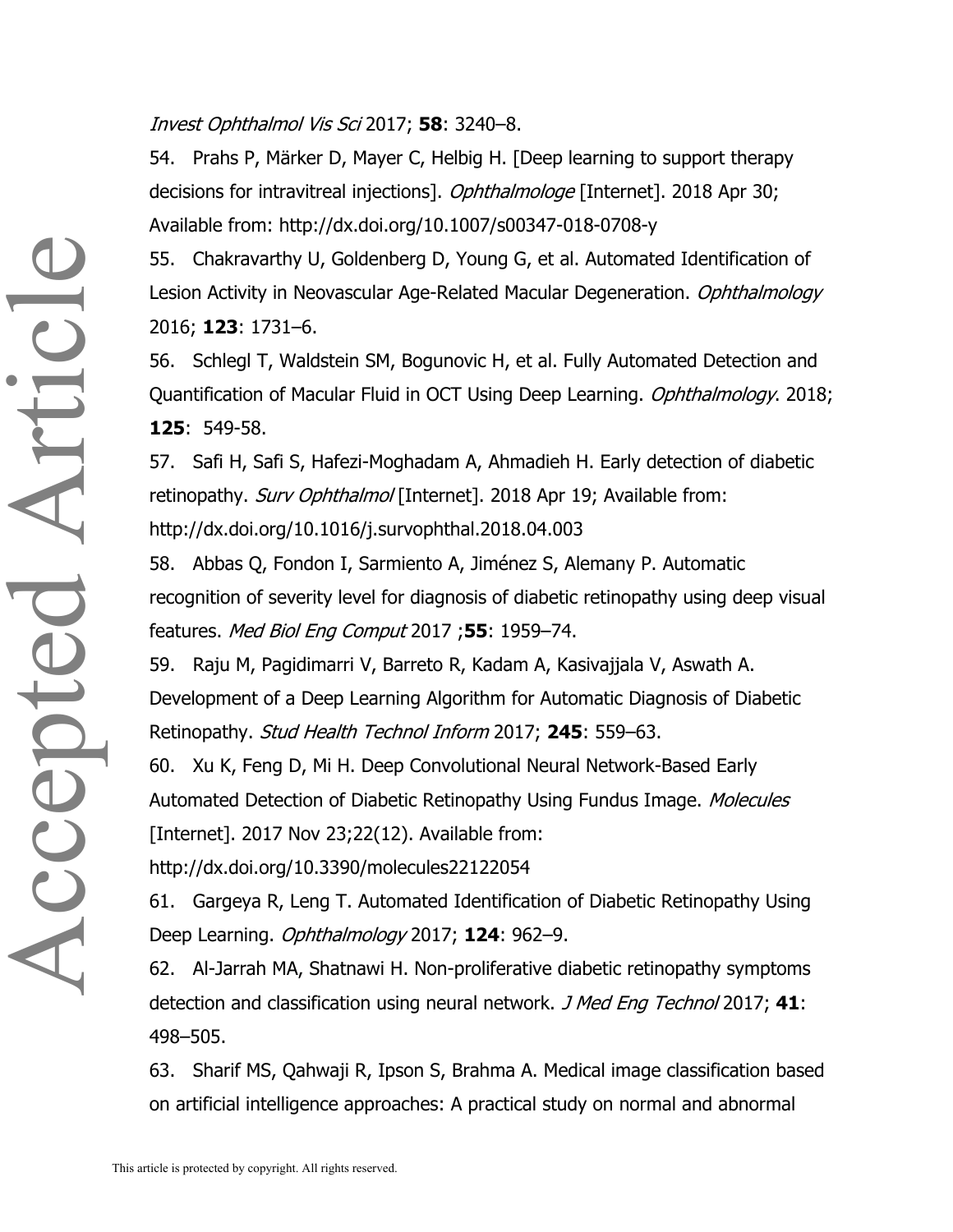[confocal corneal images.](http://paperpile.com/b/PHVQtU/obgS) [Appl Soft Comput](http://paperpile.com/b/PHVQtU/obgS) [2015;](http://paperpile.com/b/PHVQtU/obgS) **[36](http://paperpile.com/b/PHVQtU/obgS)**[: 269](http://paperpile.com/b/PHVQtU/obgS)–82.

64. [Veli M, Ozcan A. Computational Sensing of Staphylococcus aureus on Contact](http://paperpile.com/b/PHVQtU/3U5y)  [Lenses Using 3D Imaging of Curved Surfaces and Machine Learning.](http://paperpile.com/b/PHVQtU/3U5y) [ACS Nano](http://paperpile.com/b/PHVQtU/3U5y) [2018;](http://paperpile.com/b/PHVQtU/3U5y) **[12](http://paperpile.com/b/PHVQtU/3U5y)**[: 2554](http://paperpile.com/b/PHVQtU/3U5y)–9.

65. [Liu X, Jiang J, Zhang K, et al. Localization and diagnosis framework for](http://paperpile.com/b/PHVQtU/cYKz)  [pediatric cataracts based on slit-lamp images using deep features of a](http://paperpile.com/b/PHVQtU/cYKz)  [convolutional neural network.](http://paperpile.com/b/PHVQtU/cYKz) [PLoS One](http://paperpile.com/b/PHVQtU/cYKz) [2017;](http://paperpile.com/b/PHVQtU/cYKz) **[12](http://paperpile.com/b/PHVQtU/cYKz)**[: e0168606.](http://paperpile.com/b/PHVQtU/cYKz)

66. [Zhang L, Li J, Zhang I, et al. Automatic cataract detection and grading using](http://paperpile.com/b/PHVQtU/mq6w)  [Deep Convolutional Neural Network. In: 2017 IEEE 14th International Conference](http://paperpile.com/b/PHVQtU/mq6w)  [on Networking, Sensing and Control \(ICNSC\). 2017. p. 60](http://paperpile.com/b/PHVQtU/mq6w)–5.

67. [Gao X, Lin S, Wong TY. Automatic Feature Learning to Grade Nuclear](http://paperpile.com/b/PHVQtU/ImDM)  [Cataracts Based on Deep Learning.](http://paperpile.com/b/PHVQtU/ImDM) [IEEE Trans Biomed Eng](http://paperpile.com/b/PHVQtU/ImDM) [2015;](http://paperpile.com/b/PHVQtU/ImDM) **[62](http://paperpile.com/b/PHVQtU/ImDM)**[: 2693](http://paperpile.com/b/PHVQtU/ImDM)–701. 68. [Caixinha M, Amaro J, Santos M, Perdigao F, Gomes M, Santos J. In-Vivo](http://paperpile.com/b/PHVQtU/3ueE)  [Automatic Nuclear Cataract Detection and Classification in an Animal Model by](http://paperpile.com/b/PHVQtU/3ueE)  [Ultrasounds.](http://paperpile.com/b/PHVQtU/3ueE) [IEEE Trans Biomed Eng](http://paperpile.com/b/PHVQtU/3ueE) [2016;](http://paperpile.com/b/PHVQtU/3ueE) **[63](http://paperpile.com/b/PHVQtU/3ueE)**[: 2326](http://paperpile.com/b/PHVQtU/3ueE)–35.

69. [Campbell JP, Ataer-Cansizoglu E, Bolon-Canedo V, et al. Expert Diagnosis of](http://paperpile.com/b/PHVQtU/iM3p)  [Plus Disease in Retinopathy of Prematurity From Computer-Based Image Analysis.](http://paperpile.com/b/PHVQtU/iM3p)  [JAMA Ophthalmol](http://paperpile.com/b/PHVQtU/iM3p) [2016;](http://paperpile.com/b/PHVQtU/iM3p) **[134](http://paperpile.com/b/PHVQtU/iM3p)**[: 651](http://paperpile.com/b/PHVQtU/iM3p)–7.

- 70. [Akyol K, Şen B, Bayır Ş. Automatic Detection of Optic Disc in Retinal Image by](http://paperpile.com/b/PHVQtU/LTUD)  [Using Keypoint Detection, Texture Analysis, and Visual Dictionary Techniques.](http://paperpile.com/b/PHVQtU/LTUD)  [Comput Math Methods Med](http://paperpile.com/b/PHVQtU/LTUD) [2016;](http://paperpile.com/b/PHVQtU/LTUD) **[2016](http://paperpile.com/b/PHVQtU/LTUD)**[: 6814791.](http://paperpile.com/b/PHVQtU/LTUD)
- 71. [Jiang J, Liu X, Zhang K, Long E, Wang L, Li W, et al. Automatic diagnosis of](http://paperpile.com/b/PHVQtU/DfM1)  [imbalanced ophthalmic images using a cost-sensitive deep convolutional neural](http://paperpile.com/b/PHVQtU/DfM1)  [network. Biomed Eng Online. 2017;](http://paperpile.com/b/PHVQtU/DfM1) **[16](http://paperpile.com/b/PHVQtU/DfM1)**[:132.](http://paperpile.com/b/PHVQtU/DfM1)
- 72. [Poplin R, Varadarajan AV, Blumer K, Liu Y, McConnell MV, Corrado GS, et al.](http://paperpile.com/b/PHVQtU/akWZ)  [Prediction of cardiovascular risk factors from retinal fundus photographs via deep](http://paperpile.com/b/PHVQtU/akWZ)  [learning. Nature Biomedical Engineering. 2018;](http://paperpile.com/b/PHVQtU/akWZ) **[2](http://paperpile.com/b/PHVQtU/akWZ)**[:158](http://paperpile.com/b/PHVQtU/akWZ)–64.
- 73. [Han SS, Lim W, Kim MS, Park I, Park GH, Chang SE. Interpretation of the Outputs](http://paperpile.com/b/PHVQtU/m9bo)  [of Deep Learning Model trained with Skin Cancer Dataset.](http://paperpile.com/b/PHVQtU/m9bo) [J Invest Dermatol](http://paperpile.com/b/PHVQtU/m9bo) [\[Internet\]. 2018 Jun 1; Available from:](http://paperpile.com/b/PHVQtU/m9bo) [http://dx.doi.org/10.1016/j.jid.2018.05.014](http://paperpile.com/b/PHVQtU/m9bo)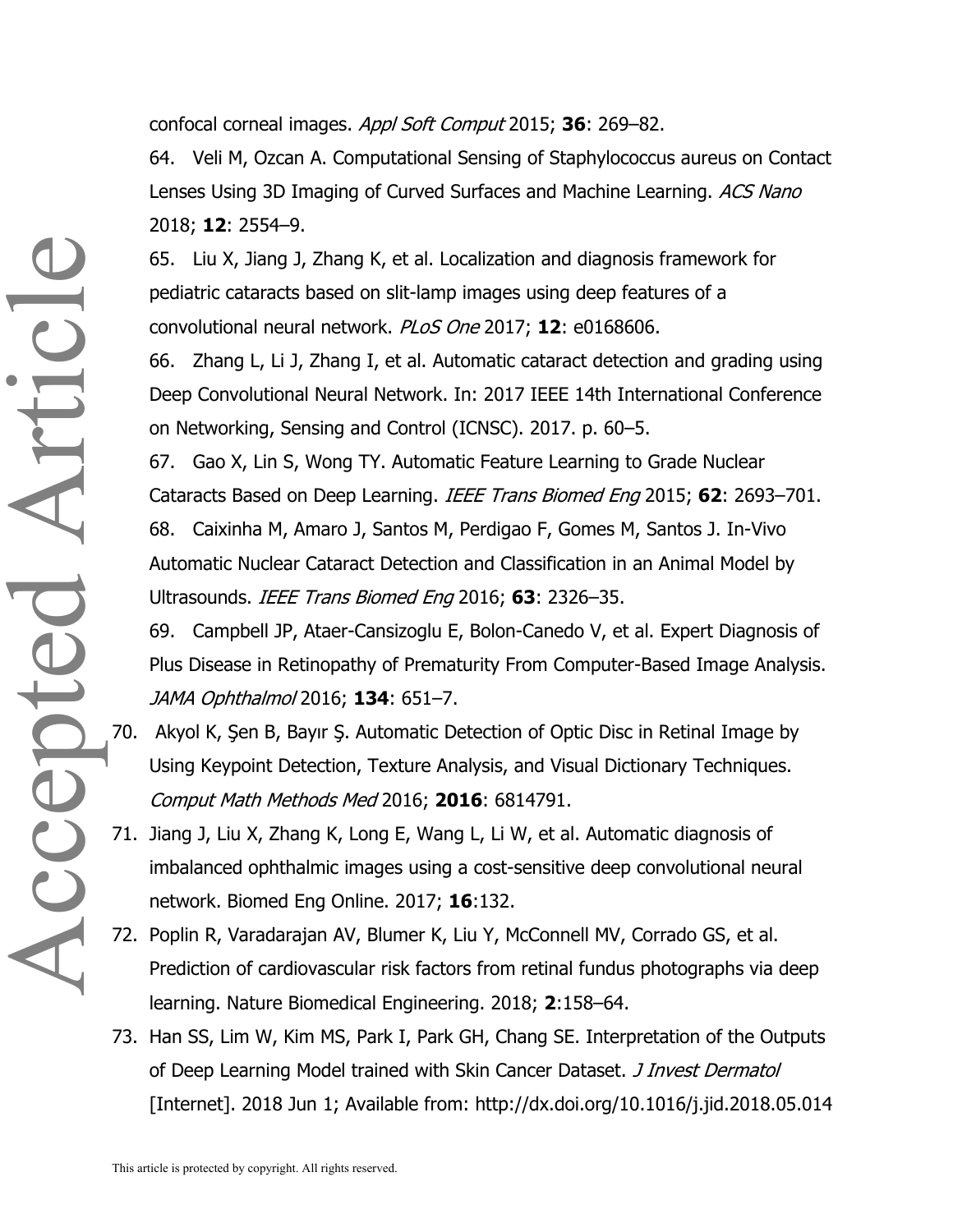- 74. [Checketts JX, Sims MT, Vassar M. Evaluating Industry Payments Among](http://paperpile.com/b/PHVQtU/3mVp)  [Dermatology Clinical Practice Guidelines Authors.](http://paperpile.com/b/PHVQtU/3mVp) [JAMA Dermatol](http://paperpile.com/b/PHVQtU/3mVp) [2017;](http://paperpile.com/b/PHVQtU/3mVp) **[153](http://paperpile.com/b/PHVQtU/3mVp)**[:](http://paperpile.com/b/PHVQtU/3mVp)  [1229](http://paperpile.com/b/PHVQtU/3mVp)–35.
- 75. [Navarrete-Dechent C, Dusza SW, Liopyris K, Marghoob AA, Halpern AC, Marchetti](http://paperpile.com/b/PHVQtU/uS71)  [MA. Automated Dermatological Diagnosis: Hype or Reality?](http://paperpile.com/b/PHVQtU/uS71) [J Invest Dermatol](http://paperpile.com/b/PHVQtU/uS71) [\[Internet\]. 2018 Jun 1; Available from:](http://paperpile.com/b/PHVQtU/uS71) [http://dx.doi.org/10.1016/j.jid.2018.04.040](http://paperpile.com/b/PHVQtU/uS71)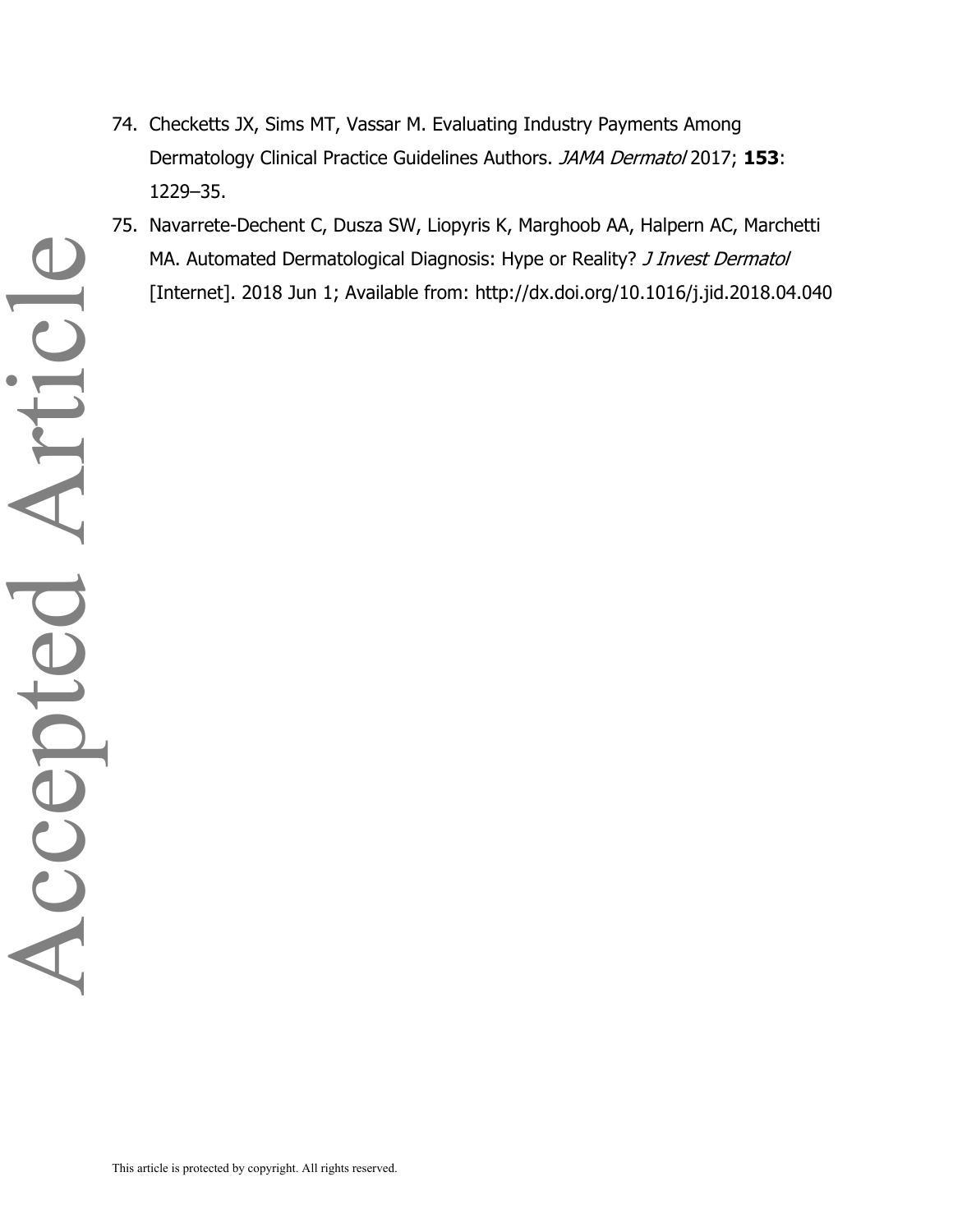# **Table 1:** Important research studies applying artificial intelligence to ophthalmic

conditions

 $\bullet$ 

|  | <b>Disease</b>  | <b>AI Utility</b>                                                                                 | <b>AUROC</b>                         | <b>Reported</b><br><b>Values</b>                                   | <b>Reference</b>              |
|--|-----------------|---------------------------------------------------------------------------------------------------|--------------------------------------|--------------------------------------------------------------------|-------------------------------|
|  | Corneal Ectasia | Differentiate normal,<br>astigmatic, photorefractive<br>keratectomy and keratoconus<br>corneas    | 0.98-0.99                            | Sen: 0.98-1.00<br>Spe: 0.98-1.00                                   | Souza et al. <sup>25</sup>    |
|  |                 | Differentiate normal,<br>keratoconus and sub-clinical<br>corneal ectasia                          | keratoconus<br>vs normal<br>0.998;   | keratoconus vs<br>normal<br>Sen: 0.991<br>Spe: 0.998               | Hidalgo et al. <sup>24</sup>  |
|  |                 |                                                                                                   | subclinical vs<br>normal<br>0.922    | subclinical vs<br>normal<br>Sen: 0.791<br>Spe: 0.979               |                               |
|  |                 | Differentiate normal,<br>keratoconus and sub-clinical<br>corneal ectasia                          | Not reported                         | keratoconus vs<br>normal<br>Sen: 0.99<br>Spe: 0.99                 | Smadja et al. <sup>23</sup>   |
|  |                 |                                                                                                   |                                      | subclinical vs<br>normal<br>Sen: 0.90<br>Spe: 0.86                 |                               |
|  |                 | Differentiate normal,<br>keratoconus and sub-clinical<br>corneal ectasia                          | Not reported                         | keratoconus vs<br>normal<br>Acc: 0.982<br>Sen: 0.950<br>Spe: 0.993 | Arbelaez et al. <sup>32</sup> |
|  |                 |                                                                                                   |                                      | subclinical vs<br>normal<br>Acc: 0.973<br>Sen: 0.920<br>Spe: 0.977 |                               |
|  |                 | Differentiate normal,<br>keratoconus and sub-clinical<br>corneal ectasia using bilateral<br>data) | keratoconus<br>versus<br>normal 0.99 | keratoconus vs<br>normal<br>Sen: 1.00<br>Spe: 0.95                 | Kovacs et al. <sup>30</sup>   |
|  |                 |                                                                                                   | subclinical<br>versus<br>normal      | subclinical vs<br>normal                                           |                               |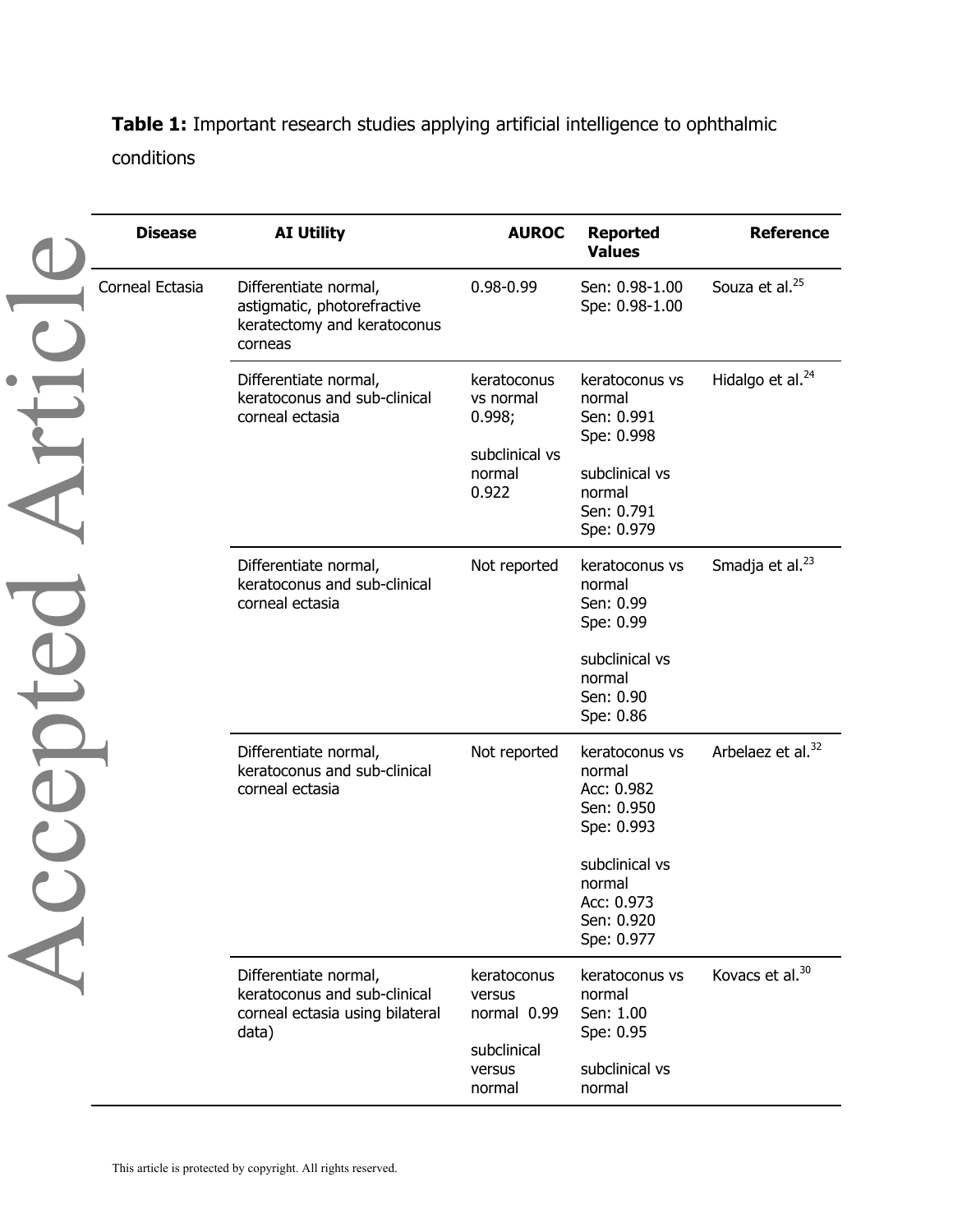|             |                                                                                                                       | 0.96                                    | Sen: 0.90<br>Spe: 0.90                                      |                                         |
|-------------|-----------------------------------------------------------------------------------------------------------------------|-----------------------------------------|-------------------------------------------------------------|-----------------------------------------|
|             | Differentiate normal,<br>keratoconus and sub-clinical<br>corneal ectasia using<br>tomographic biomechanical<br>index) | Detecting<br>ectasia vs<br>normal 0.996 | Detecting<br>ectasia vs<br>normal<br>Sen: 1.00<br>Spe: 1.00 | Ambrosio et al. <sup>29</sup>           |
|             |                                                                                                                       |                                         | subclinical vs<br>normal<br>Sen: 0.904<br>Spe:0.960         |                                         |
| <b>POAG</b> | Assessing POAG progression<br>using retinal nerve fibre layer                                                         | 0.88                                    | Sen: 0.80<br>Spe: 0.73                                      | Yousefi et al. <sup>35</sup>            |
|             | Differentiate POAG from POAG<br>suspect using patient<br>characteristic data                                          | 0.890                                   | Sen: 0.783<br>Spe: 0.859                                    | Oh et al. $36$                          |
|             | Differentiate normal and POAG<br>fundoscopic images of the optic<br>disc                                              | $0.831$ and<br>0.887                    | Not reported                                                | Chen et al. $37$                        |
| U           | Differentiate normal and POAG<br>fundoscopic images of the optic<br>disc using a small training<br>dataset            | Not reported                            | Acc: 0.879                                                  | Kim et al. $40$                         |
|             | Differentiate normal and POAG<br>fundoscopic images of the optic<br>disc                                              | Not reported                            | Acc: 0.98<br>Sen: 0.98<br>Spe: 0.98                         | Raghavendra et<br>al. <sup>39</sup>     |
|             | Differentiate POAG, AMD, DR<br>and normal funduscopic images                                                          | 0.942                                   | Sen: 0.964<br>Spe: 0.872                                    | Ting et al. $^{38}$                     |
| <b>AMD</b>  | Differentiate between normal<br>and AMD OCT macular images                                                            | 0.975                                   | Sen: 0.926<br>Spe: 0.937                                    | Lee et al. <sup>47</sup>                |
| ACC         | Differentiate normal and AMD<br>OCT macular images                                                                    | Not reported                            | Sen: 1.00<br>Spe: 0.92                                      | Treder et al. <sup>48</sup>             |
|             | Estimate visual acuity in AMD<br>from OCT macular images                                                              | Not reported                            | Root mean<br>square error of<br>8.21 letters                | Aslam et al. <sup>50</sup>              |
|             | Predict visual acuity in one year<br>from baseline OCT macular<br>images                                              | Not reported                            | Root mean<br>square error of<br>12.9 letters                | Schmidt-Erfurth<br>et al. <sup>49</sup> |
|             | Grading and assessment of                                                                                             | Not reported                            | Acc:                                                        | Burlina et al. <sup>51</sup>            |